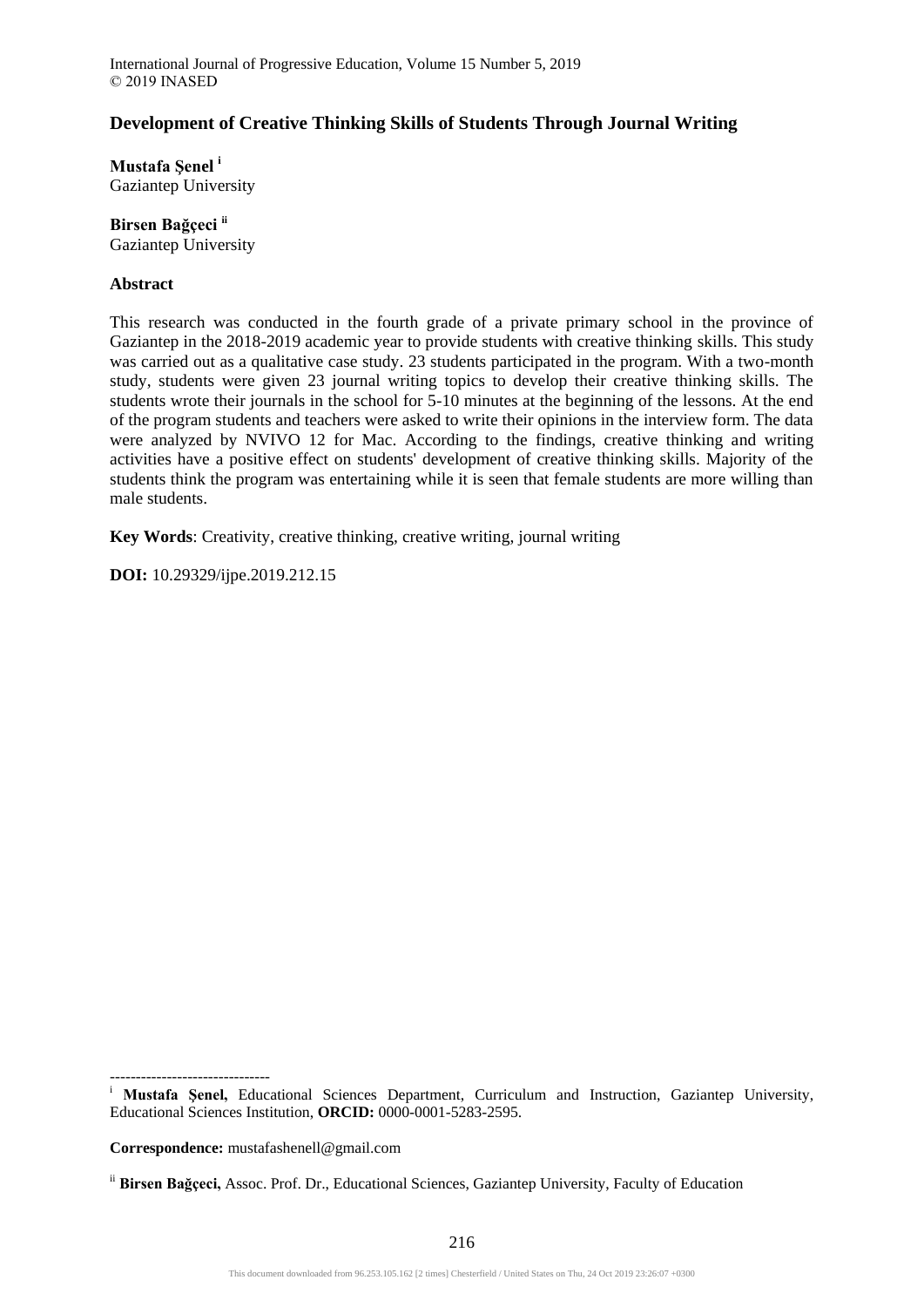# **INTRODUCTION**

Creativity is an important aspect of learning. Thanks to creativity, the student gains a positive attitude towards learning and becomes more fun to learn. Thanks to creativity, the student activates the passive information by converting it into a product. Thanks to the creativity, acquired at a young age, individuals can more easily solve their daily life problems and become more productive in adulthood. This is one of the main aims of education: to make the students well equipped for their future life and to educate them as productive citizens. For this reason, the Ministry of National Education has taken the acquisitions in creative thinking education in schools. According to constructivism, adopted by the Ministry of National Education teachers do not teach in a democratic classroom climate but are leaders. Students express their thoughts freely and discover and produce the knowledge. Societies' development can only be improved in this way.

# **What is Creativity?**

To provide effective thinking skills to students is one of the main objectives of education. Although there have been great changes in the field of education from Socrates to the present day, the effort to give students the ability to think has always been in the core of the education. Approaches which are the theoretical basis of thinking in the process of education can be listed as follows:

- Ancient Greek Education, Perennialism and Educational Approaches of Enlightenment Ages (Ergün, 2015; Özden, 1999; Çakır, 2013; Özden, 1999; Başerer, 2017; Çağlayan Öztürk, 2013; Akyüz, 1992),
- Constructivism (Fidan, 2010; Fer & Cırık, 2006),
- Feuerstein's Instrumental Enrichment Programme (Özüberk, 2002; www.icelp.info/feuerstein),
- CoRT Programme (Bayrak, 2014; De Bono, 2002),
- Cognitive Acceleration Programme (Adey, 1999),
- Lipman's Philosophy Programme for Children (P4C) (Gür, 2011; Lipman, 1980),
- McGuinnes's Children's Thinking Skills Activation (ACTS) (McGuinness, 2000),
- Project Zero Community Artful Thinking (Artful Thinking Final Report, 2006),
- Six Thinking Hats (Koray, 2004),
- Brainstorming (Osborne, 1957).

Creativity is not a concept which has a simple definition. Creativity is the desire of the individual to find an original product or solution. The sense of desire and imagination are the key words of creativity. According to Sternberg and Lubart (1998), originality for creativity alone is inadequate. Torrance (1988) defined creativity as: "The process of sensing difficulties, problems, gaps in information, missing elements, something askew: making guesses and formulating hypotheses about these deficiencies; evaluating and testing these guesses and hypotheses; possibly revising and retesting them and finally communicating the results" (Bartscher, Lawler, Ramirez, & Schinault, 2001; Lubart & Sternberg, 1998)

Creativity emerges as a result of thinking, and one can develop creativity regardless of age. The school environment is one of the most suitable areas for creative thinking education, as long as it is designed with a culture of thinking and this process takes place under the mentorship of a determined teacher. Torrance (1977) emphasizes the importance of ensuring the positive environment that teachers can establish with the students, and the safe environment in which students can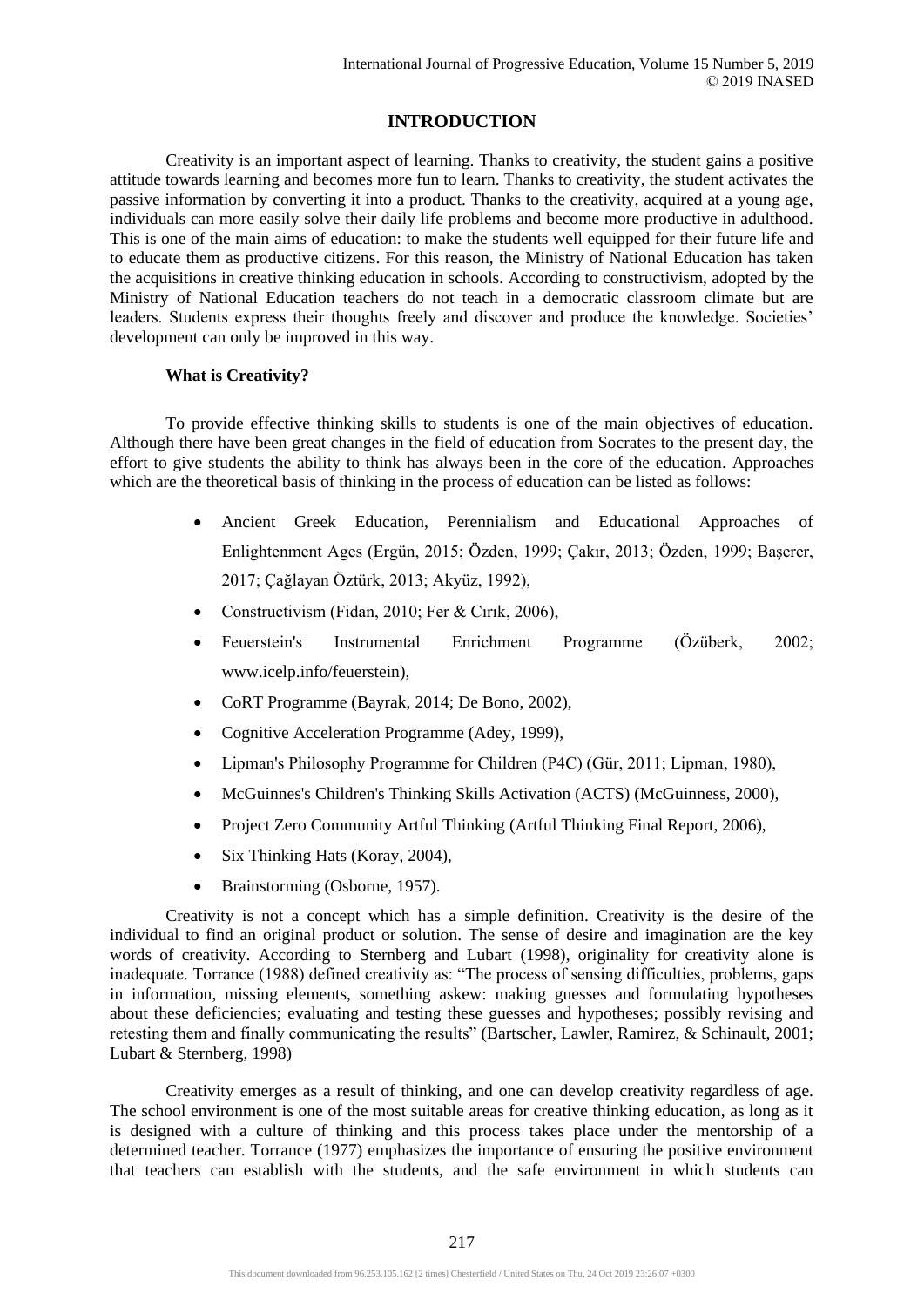independently express themselves without being judged. Torrance likes to continue the students' answers one after the other, as an unknown adventure. Florida (2004) states that creative students need a more tolerant classroom environment. Respecting students' opinions is essential for a thinking-based education environment. It is recommended by Urban (2007) to develop creativity, with constructive criticisms, errors, tolerances, and humorous classroom environments where students' interests are supported (Honneck, 2016).

# **Creative Thinking and Education**

My education was interrupted only by my schooling, said Churchill. Physicist Michio Kaku says "We are all born as scientists but we often lose our sense of curiosity in our school years." The school is usually a place where children are molded, academic development is followed, and at the end of the year students are given a report card with grades on them. Shade and Shade (2014) argue that an alternative report card will lead to a huge change on students' creativity. From this point of view, in this report if students' empathy, sense of humor, tolerance, observation, questioning level, selfconfidence, imagination, risk taking, persistence, fields of interest, learning power from the mistakes, adaptability, energetic and happiness could be measured and assessed the creative productivity of children would have increased.

It is possible to divide creative thinking into two, like all other kinds of thinking: passive thinking and active thinking. At the end of passive creative thinking there is no action or concrete product. As a matter of fact, most people think in their minds and generate creative ideas every day and every time, but the creative ideas which are not implemented do not mean much. There is an action, a performance after active creative thinking. This action can occur in a very different structure: Works of creativity such as story, poetry, novel, drama, invention, design, painting, problem solving. Of course, the ability of creative thinking alone is not sufficient for the emergence of these products, but at the same time it is necessary to have at least a minimum ability to embody the thought.

It is possible to find a dilemma in a school where creative thinking culture is tried to be placed. Is school the place where creativity is taught, or is it where creative teaching is done? It is expected that teaching methods and techniques will be creative and innovative in a school that has the mission of educating students equipped with creative thinking skills. Students should not be those who learn creativity as an external factor, but rather those who are in the creative environment and continue their education as part of the process. For this reason, a learning environment in which new methods are tried beyond traditional approaches will be a more optimal place.

Research on creativity has shown that humor has a positive effect on the ability to generate a greater quantity of ideas as well as to improve the quality of creative thinking in groups (Shade  $\&$ Shade, 2016). However, teachers are transforming the learning environment to a more serious place to achieve both classroom management and completion of the curriculum. In addition, homework also aims to consolidate the lessons learned more than to develop students' thinking skills.

# **Creative Writing**

One of the most important skills a school can provide to students is creative writing (Arthur and Zell, 1996). Creative writing is the pouring of thoughts and feelings onto the paper by reconstructing the existing information, concepts, events, sounds in the memory, images, smells, feelings and dreams and associating them with each other (Demir, 2013).

What are the aims of providing students with creative writing skills? Some reasons can be seen below for giving creative writing skills as follows (Maltepe, 2006; Essex, 1995):

- To entertain the children,
- To develop artistic expressions of children,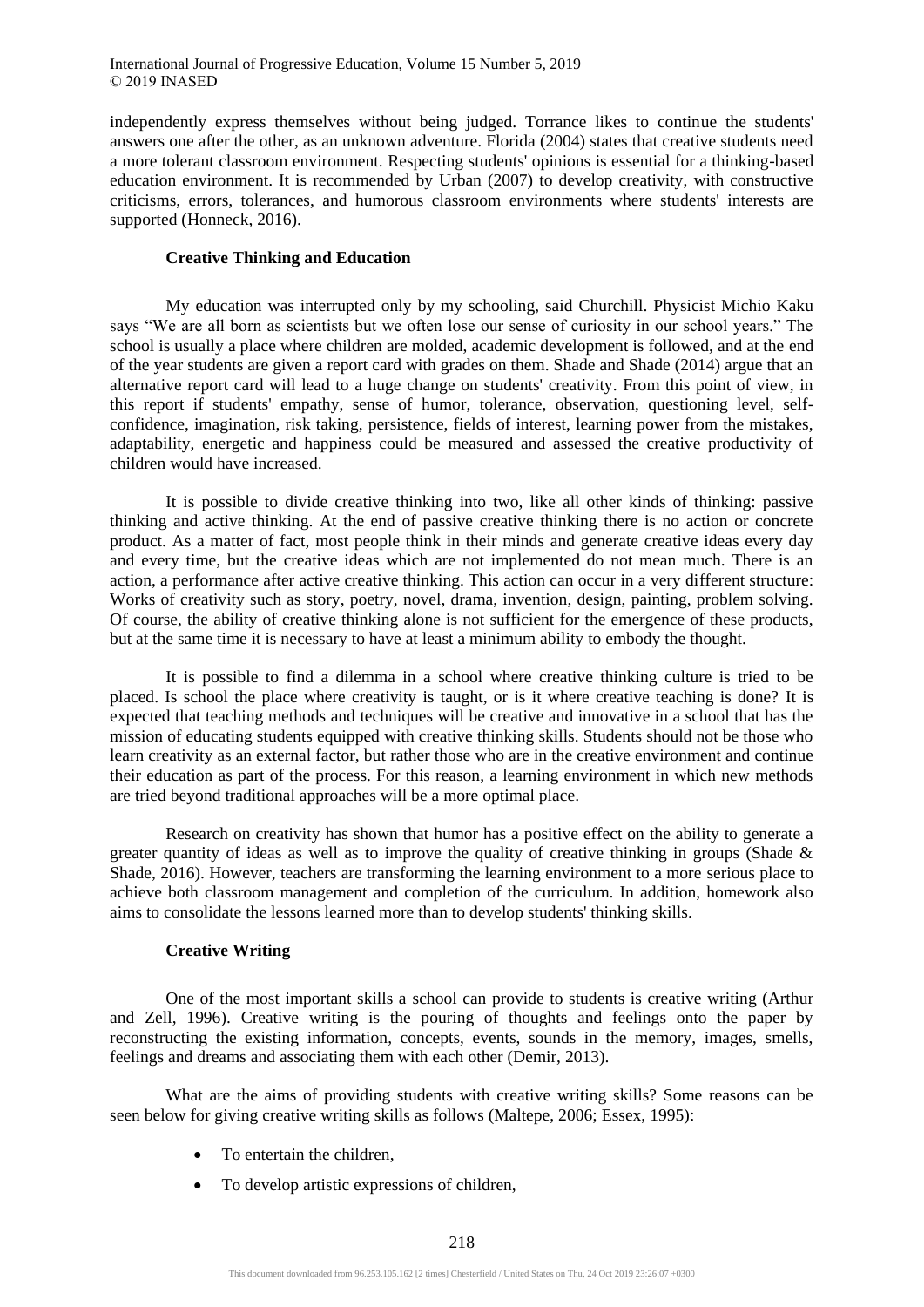- Discover the value and function of writing,
- Developing children's imagination,
- To ensure that students are open-minded,
- To teach reading and writing (Cite in. Kaya, 2017).

Although writing is a study in language lesson and literature courses, it is mostly seen as a waste of time in the learning environment based on multiple choice test system. Unfortunately, it would not be wrong to describe creative writing as one of the many targets that could not be reached within the educational program.

The creative writing process takes place in four stages:

- Incubation period: The most complex aspect of the writing work is the incubation period before the need for writing occurs. In this process, the individual reads a lot, takes notes, dreams and develops self-confidence.
- Writing needs: The individual needs to express his / her verbal expression skills in written way. The words, depictions, pictures, and stories that he has accumulated in his mind cling to each other like chains and attempt to transform from an abstract phenomenon into a concrete product.
- Creative thinking: The need for writing leads to a deep reflection on the stories raised in one's mind, internally debates, cause-and-effect relations and a new life in his inner world.
- Creative writing: Beginning with the need of writing and creative thinking process the products such as poetry, stories and fairy tales emerge in this way in simple terms.

For creative writing, it is important that students are encouraged to think unusual, to get rid of their patterns and to think beyond the line of physics. The teacher's in-service training will positively influence the creative writing activity (Eryaman, 2008). Oral's (2003 p. 77) recommendations as a creative writing method in schools are as follows (Cite in Kapar Kuvanç, 2008):

- Nature and sightseeing,
- Museum tours,
- Writing a story by word derivation,
- Writing a script.
- Writing a dialogue,
- Writing with music and photos,
- Creating story characters,
- Writing advertisement texts,
- Dialogues with items,
- Completing the comics,
- Writing surreal stories.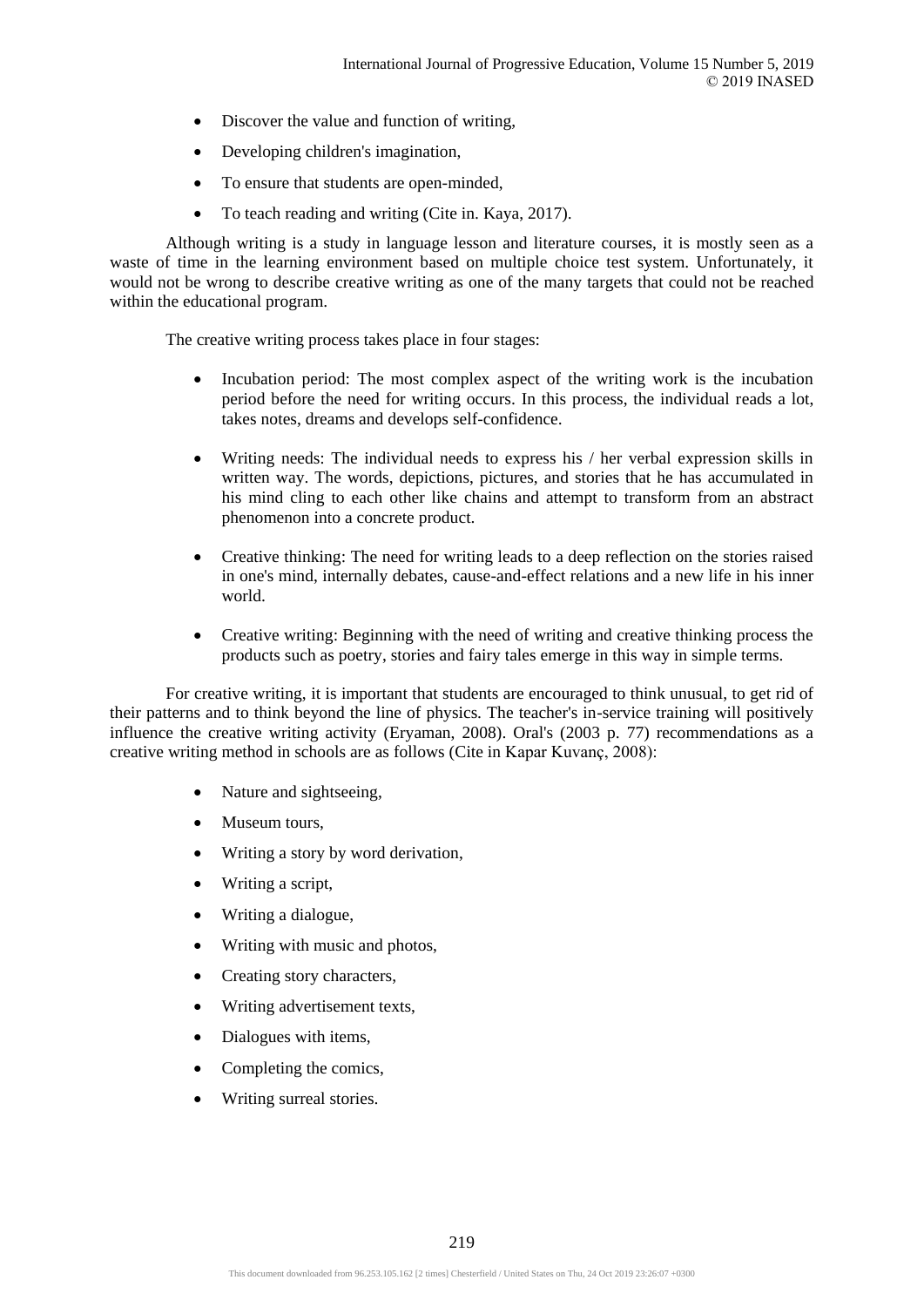# **THE PURPOSE OF THE RESEARCH**

The aim of this study is to determine the views of students and their teacher about creative thinking activities. The students are expected to gain a creative thinking ability which is one of the major objectives of Ministry of National Education (MoNE). It is hoped that the data to be obtained as a result of this study will contribute to the shaping of the curriculum in primary schools. For the purpose of the study, the following questions were sought:

- 1. What is the opinion of students involved in creative thinking and journal writing program?
- 2. What is the opinion of the teacher who participated in creative thinking and journal writing program?

#### **METHOD**

This study was carried out by qualitative research methods. The main feature of the qualitative case study is to investigate the depth of one or more conditions. In this methodology, the factors related to the situation are investigated with a holistic approach and focuses on how they affect the situation and how they are affected by the situation. (Yıldırım and Şimşek, 2013). Case study is often used in education. Case studies are multi-perspectival analyses and it is known as a triangulated research strategy (Feagin, Orum, & Sjoberg, 1991). As a means of collecting data from qualitative research patterns in case study observation (structured / open-ended), interview (structured / openended) and document analysis are generally used (Yıldırım ve Şimşek, 2013).

#### **Study Group**

The research was carried out at a private primary school in 2018-2019 academic year in Gaziantep, which is located in southeastern Turkey and one of the largest cities of the country.

The study group was formed by homogeneous sampling which is one of the purposeful sampling methods. Purposeful sampling is widely used in qualitative research for the identification and selection of information-rich cases related to the phenomenon of interest. Although there are several different purposeful sampling strategies, criterion sampling appears to be used most commonly in implementation research (Palinkas and Others, 2013).

Büyüköztürk (2012) describes the homogeneous sampling as the creation of an analogous subgroup of the universe in relation to the problem of the research. This may be the reason why the study group is composed of a school from the upper socio-economic and socio-cultural level.

In this school, creative thinking and creative journal writing activities were performed in a fourth-grade classroom as an experimental study. 23 students of which 9 of them is female and 14 of them is male. Student names are coded in the article by using F or M. While girls are coded with F, the boys are coded with M. Accordingly, FS1 means female student 1 and MS1 refers to male student 1. Their teacher, also participated in the program.

#### **Implementation Process**

There are three basic stages of the study:

In the first stage, students were given 200-minute in total thinking and creative thinking training for one week by the researcher. Students have learned about fluency, flexibility, originality and elaboration of creative thinking through activities and games.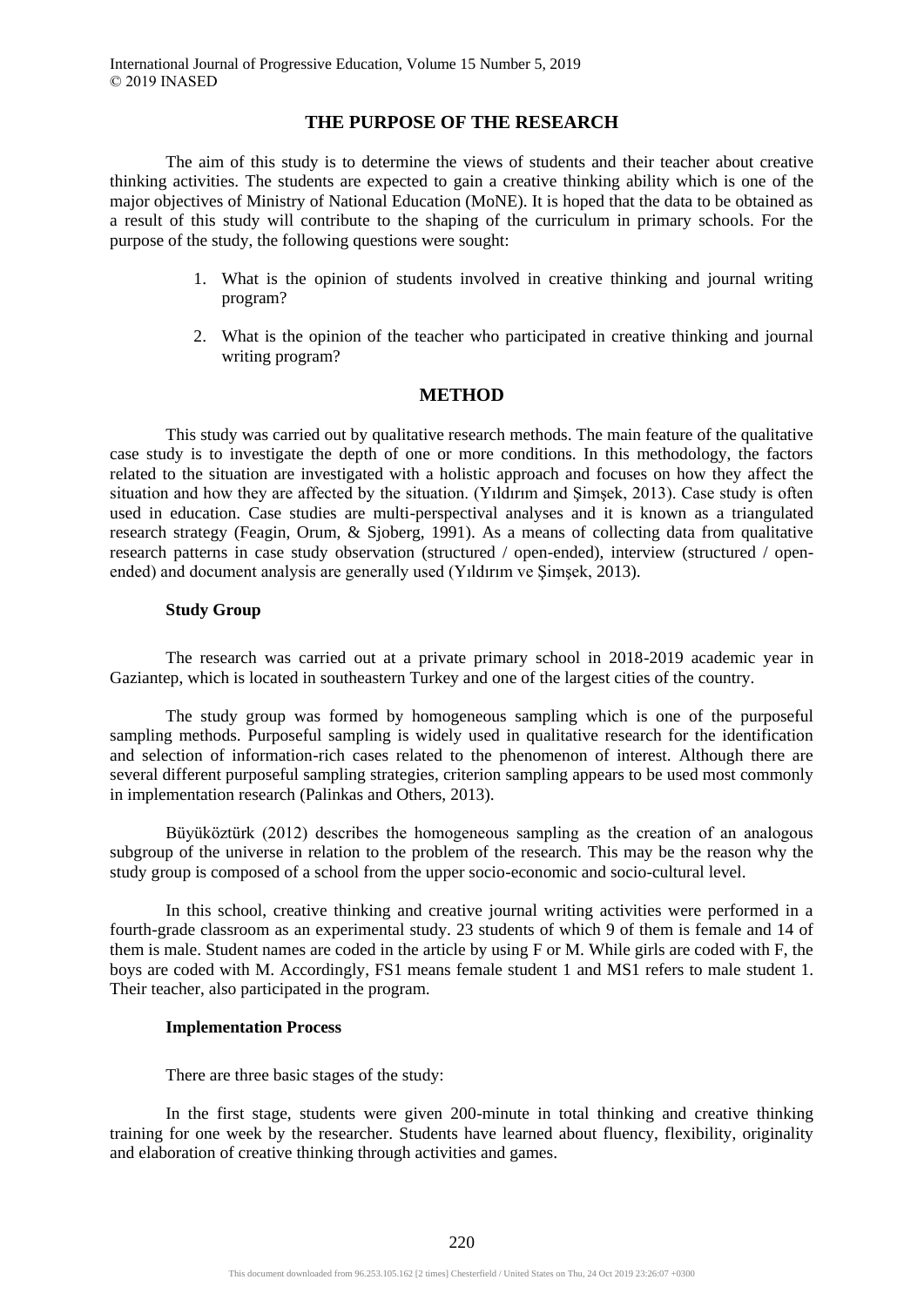In the second stage, a creative journal writing activity consisting of twenty-three themes was carried out. A creative journal notebook was designed by the researcher and copied for the study group students. A creative writing theme was defined for each day. Each student was given a journal notebook. The notebooks were given to the students before the event and they were received after the event. The events were carried out every other day. The writing duration was allocated for the activities was determined as 5-10 minutes.

In the final stage, data collection process was carried out.

#### **Data Collection and Analysis**

As the research was prepared in a qualitative design, interviews were used as data collection tools. A structured interview form consisting of eight open-ended questions was given to the students by the researcher. The interview questions were created by literature review. The students filled in the interview form under the supervision of the researcher.

An interview form consisting of seven open-ended questions was prepared to be applied to the teacher. The interview form was sent to the teacher by e-mail and the response was received by email again.

To analyze the interview data, NVIVO 12 for Mac was used. NVIVO is a software program used for qualitative and mixed-methods researches. Specifically, it is used for the analysis of unstructured text including interviews, focus groups, surveys, social media, and journal articles (libguides.library.kent.edu).

Teacher's and students' responses in interview forms were coded with free coding. After a certain period of time (1 month), the codes were revised and the code 195 was reached from the 218 code for students. The number of codes of teacher's interview was 56. Then both researchers had consensus on the codes and categories. Thus, the coding reliability coefficient was calculated as %59 for students' interview and %100 for teacher's interview.

# **FINDINGS**

At the end of the implementation process students were given an interview form in which eight questions were asked. The students' responds were analyzed with NVIVO software and they have been coded. Tables are organized according to interview questions:

| Categories and Codes          | Girls $(n=9)$ | Boys $(n=14)$ | Total $(n=23)$ |
|-------------------------------|---------------|---------------|----------------|
| <b>Skills</b>                 |               |               |                |
| Development of Writing Skills |               |               |                |
| Design skill development      |               |               |                |
| Imagination                   |               |               |                |
| Reasoning                     |               |               |                |
| Complicated thinking          |               |               |                |
| Individual                    |               |               |                |
| Perspective                   |               |               |                |
| Awareness                     |               |               |                |
| Future target                 |               |               |                |
| Evolution                     |               |               |                |
| Specialization                |               |               |                |
| Group work                    |               |               |                |
| Working                       |               |               |                |
| Thinking over age group       |               |               |                |
| Because I'm already a creator |               |               |                |
| Emotional                     |               |               |                |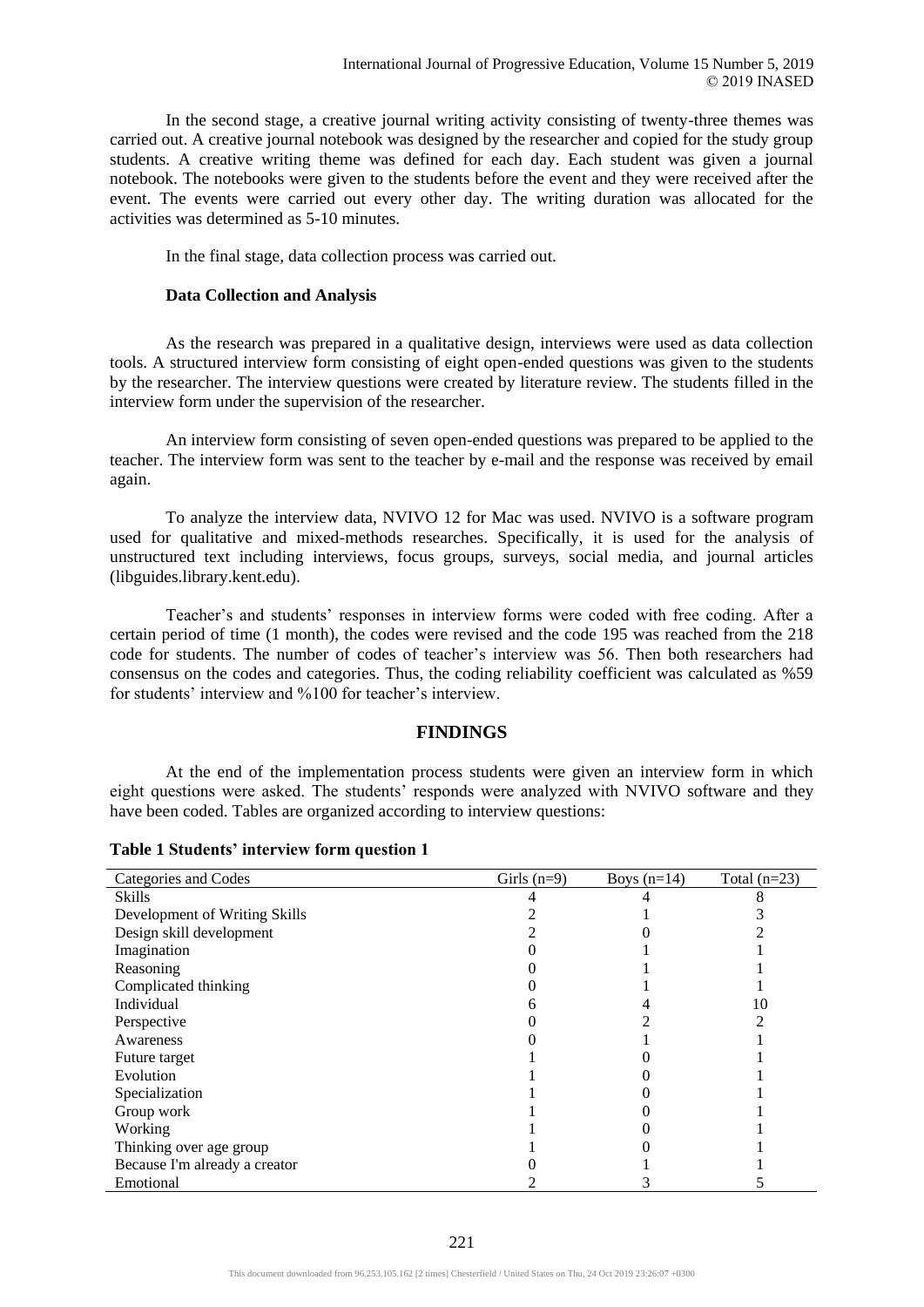International Journal of Progressive Education, Volume 15 Number 5, 2019 © 2019 INASED

| Entertaining                 |    |    |    |
|------------------------------|----|----|----|
| Effectiveness                | 10 | 18 | 28 |
| Affected creativity          |    | 12 | 20 |
| Program positive             |    |    |    |
| A little                     |    |    |    |
| It didn't affect creativity  |    |    |    |
| <b>Creativity Components</b> |    |    | 14 |
| Flexibility                  |    |    |    |
| Fluency                      |    |    |    |
| Making life easier           |    |    |    |
| The abstraction of titles    |    |    |    |
| Originality                  |    |    |    |
| Elaboration                  |    |    |    |
| Maintaining the work         |    |    |    |
| Creative thinking            |    |    |    |
| Total                        | 31 | 34 | 65 |

"Do you think that your creative thinking skills developed at the end of the program? How?" In the analysis of the students' answers to the question five categories are formed: Skills, individual, emotional, effectiveness and creativity components.

In the skills category, students stated that their writing skills were developed, design skills improved, their imagination improved, logical thinking and complicated thinking skills developed. In this category, girls and boys expressed their opinions with an equal number of codes. For example, FS4 said "*I have already started to write a story*." And MS4 said "*I also write an end to the events. For example, a cup has fallen, I think of what will happen and I add my own end.*" He stated that his imagination has improved. In the skill category, female students focused on writing and designing skills, while male students focused on imagination, logical and complicated thinking.

In the individual category, female students talk about future goals, development, specialization, group work, working and thinking over the age group. Male students state that their point of view and awareness develop. One student comes up with saying that he is already creative. In this category, it is observed that female students form more codes than male students. For example, FS6 says "*I think my thoughts are well above my level*." Another student MS8 states that "*My perspective on events changed at the end of the program*."

In the emotional category, five students, two girls and three boys, stated that the program was entertaining. MS7 says "*We have learnt it with fun*."

In the effectiveness category, female students used 10 codes and male students 18 codes. While nine students stated the program influenced them in a positive way, FS3 stated that "*Thanks to this program my creative thinking skills may have increased slightly*." Male students' 17 codes out of 18 show positive effect. MS13 says "*I am already a creator*." Another student MS3 says "*I have started doing more sensible things*."

In the creativity components category, female students produced more codes than male students. They stated that in addition to the dimensions of flexibility, fluency, originality and elaboration in their creative thinking skills, the elements that facilitate their daily lives, abstract thinking, sustaining something they do and their creative thinking also developed. In this category, the main difference between female students and male students is that male students use only two dimensions of creativity (flexibility and fluency) as codes, while female students use codes in 8 dimensions. In this category, FS2 says "*I can imagine what I see in a more detailed way.*" and MS11 says "*I always figure out different and innovative thoughts*."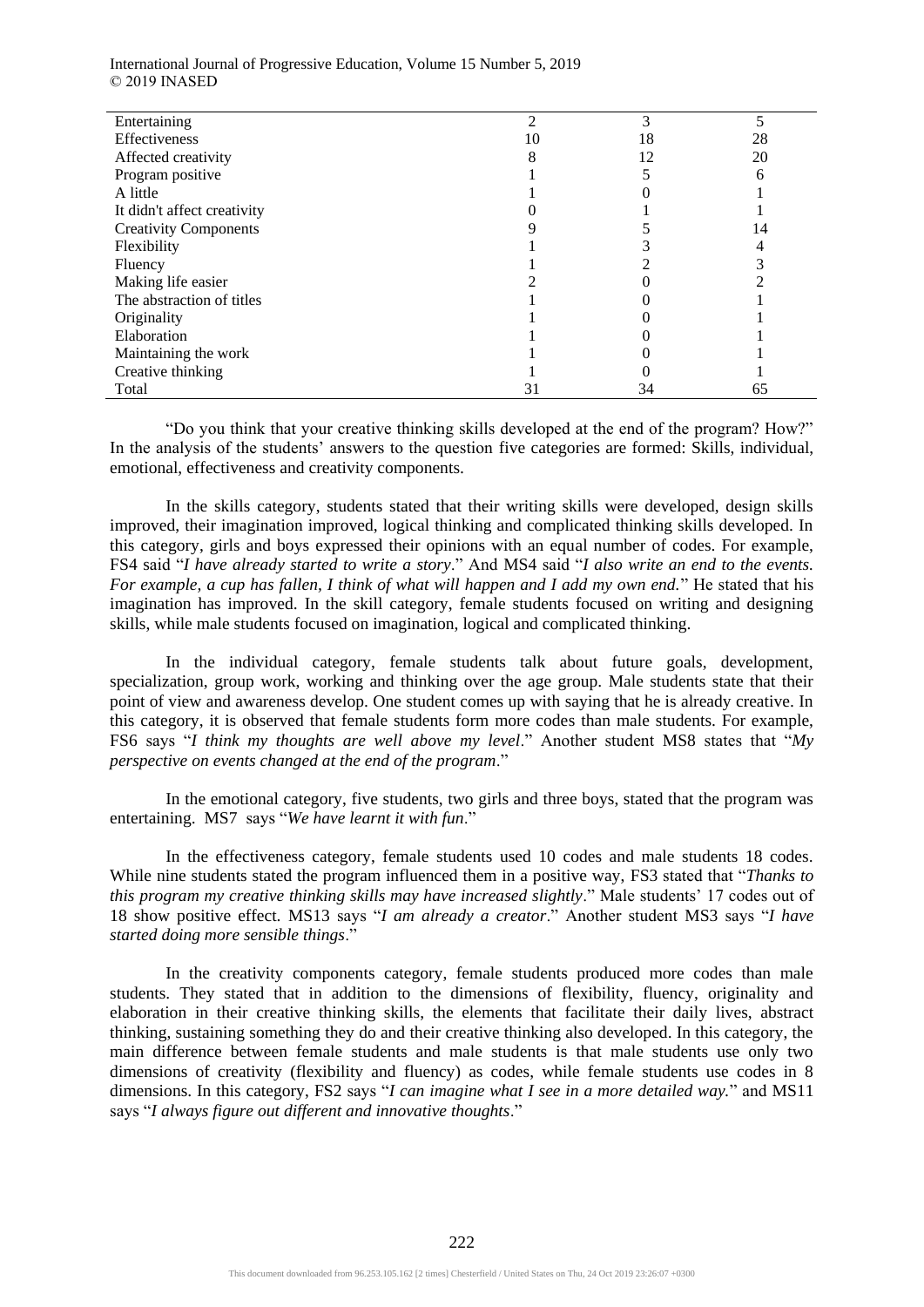In the first question of the interview form, nine female students created 31 codes, 14 male students created 34 codes. In total twenty-three students expressed their opinions with 65 codes. 62 codes out of these 65 codes show that students have developed their creative thinking skills.

| Categories and Codes         | Girls $(n=9)$ | Boys $(n=14)$ | Total $(n=23)$ |
|------------------------------|---------------|---------------|----------------|
| <b>Skills</b>                | 3             |               | 4              |
| Analyzing                    |               |               |                |
| Imagination                  |               |               |                |
| Story writing                |               |               |                |
| Individual                   |               |               | 8              |
| Open mind                    |               |               |                |
| Active use                   |               |               |                |
| Good understanding           |               |               |                |
| Doing work on your own       |               |               |                |
| Being creative               |               |               |                |
| Previous situation           |               |               |                |
| I'm already creative         |               |               |                |
| <b>Creativity Components</b> | n             | 12            | 18             |
| Fluency                      |               |               |                |
| Flexibility                  |               | 3             | 3              |
| Originality                  | 3             |               |                |
| Elaboration                  |               |               |                |
| Problem solving              |               |               |                |
| Creativity development       |               |               | 5              |
| Emotional                    | 3             |               | 5              |
| Entertaining                 |               |               | $\overline{c}$ |
| I love creative thinking     |               |               | 1              |
| Beautiful                    |               |               | 2              |
| Effectiveness                | 10            | 15            | 25             |
| Helpful                      |               |               | $\overline{c}$ |
| N <sub>o</sub>               |               |               | 1              |
| Creative writing positive    | 9             | 12            | 21             |
| Development                  | 0             | 2             | 2              |
| Total                        | 27            | 33            | 60             |

#### **Table 2 Students' interview form question 2**

"Do you think that your creative thinking skill develops through creative writing? Explain." In the analysis of the students' answers to the question five categories are formed: Skills, individual, creativity components, emotional and effectiveness.

In the skills category, students expressed that they have developed their skills in analyzing, imagination and story writing. In this category, female students with three codes and male students expressed their thoughts with one code. For example, FS1 "*These creative thinking and writing activities have brought more imagination to me. I almost never dreamed before this work. But now I can dream more.*" And MS1 says "*I am able to understand and analyze a sentence or a paragraph better and interpret it.*"

In the individual category, it was seen that students' mind was open, active use, good comprehension, working on their own, being creative, previous situation, already being the creator codes. Female students produced more codes than male students. seven codes out of the eight codes in this category expresses the development, while a student said "*I am already a creative person."*

In the creativity components category, it was seen that the students included codes of fluency, flexibility, originality, elaboration, problem solving and creativity development. Male students produced more codes than female students. In all of the 18 codes in this category, students stated that creative thinking skills developed with creative writing skills, too. For instance, FS6 "*With this event,*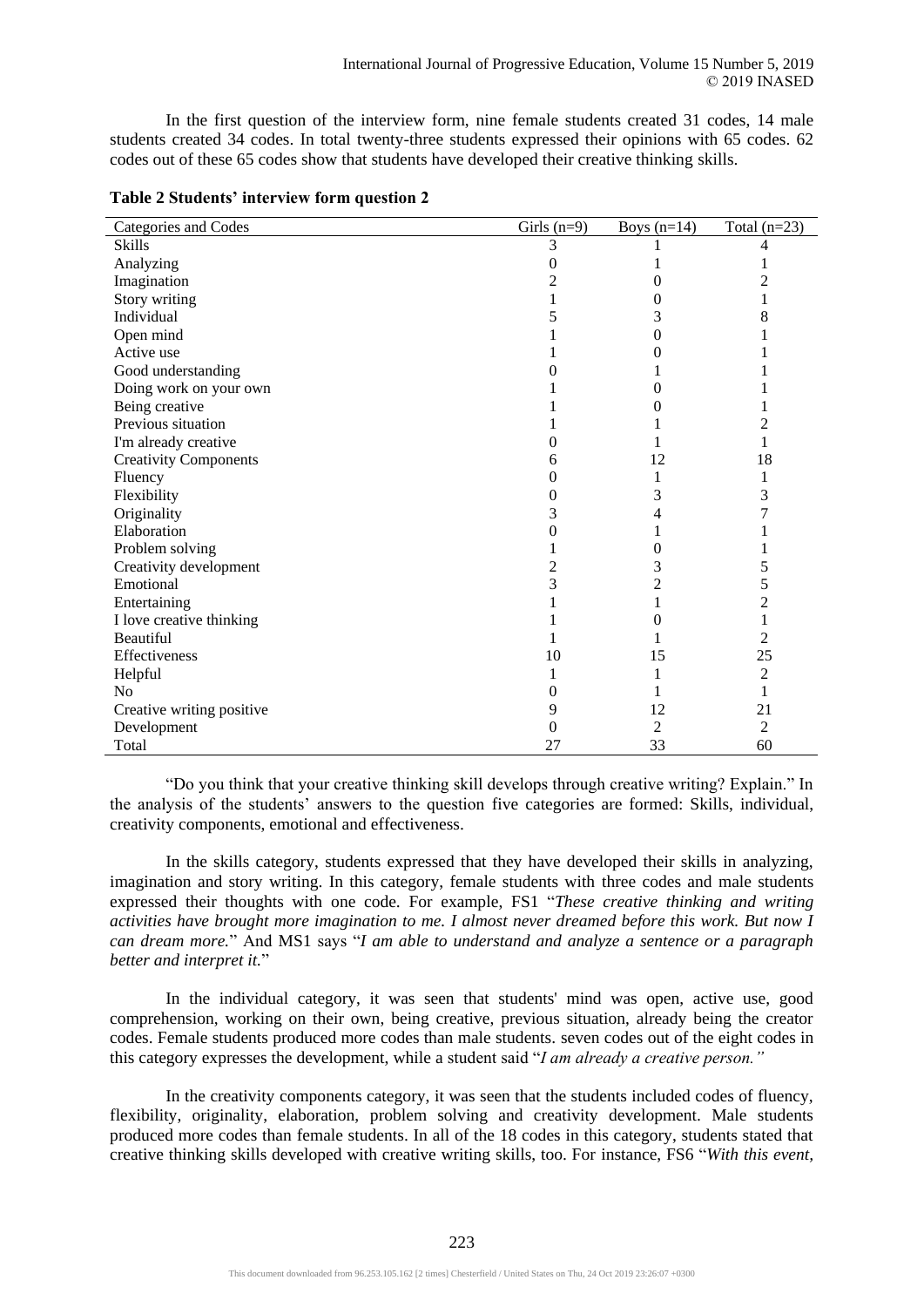International Journal of Progressive Education, Volume 15 Number 5, 2019 © 2019 INASED

*we produce new ideas in five minutes and write these ideas in a way that nobody can think of. Thus, we can find solutions to problems in a short time*."

In the emotional category, five students (three girls and two boys) expressed their feelings about the program. The students stated that the program was entertaining, they loved creative thinking and it was beautiful.

In the effectiveness category, the female students used 10 codes and the male students used 15 codes. 24 codes out of the 25 codes consist of opinions that are useful, positive and development, only one code has a negative expression. MS12 says "*These activities enabled me to think creatively while doing creative writing and to write creatively while doing creative thinking.*" He stated that creative thinking and creative writing affect each other.

In the second question of the interview form, nine female students created 27 codes and fourteen male students created 33 codes. Twenty-three students expressed their opinions with 60 codes in total. 58 codes out of the 60 codes indicate that students' creative thinking skills have improved.

| Categories and Codes                        | Girls $(n=9)$    | Boys $(n=14)$    | Total $(n=23)$                                               |
|---------------------------------------------|------------------|------------------|--------------------------------------------------------------|
| <b>Skills</b>                               | 5                | 9                | 14                                                           |
| Development of dreams                       | $\boldsymbol{0}$ | 3                | 3                                                            |
| Writing skills                              | 1                | 2                | 3                                                            |
| General skills                              | $\boldsymbol{0}$ | 1                | 1                                                            |
| Quick decision making                       | 1                | $\boldsymbol{0}$ | 1                                                            |
| Development of musical aspect               | 1                | $\boldsymbol{0}$ | 1                                                            |
| Development of art aspect                   | 1                | 0                | 1                                                            |
| To be able to analyse                       | $\boldsymbol{0}$ | 1                | 1                                                            |
| Uncovering skills                           | 1                | $\boldsymbol{0}$ | 1                                                            |
| Quick thinking                              | $\boldsymbol{0}$ | 1                | 1                                                            |
| <b>Better Thinking</b>                      | $\boldsymbol{0}$ | 1                | $\mathbf{1}$                                                 |
| Individual                                  | 5                | 4                | 9                                                            |
| I can stand on my own feet                  | 1                | 0                | 1                                                            |
| I'm doing better things                     | 1                | $\boldsymbol{0}$ | 1                                                            |
| Beyond the memorization                     | $\boldsymbol{0}$ | 1                | 1                                                            |
| Fluent speech                               | 1                | $\overline{0}$   | 1                                                            |
| Influencing                                 | 1                | 0                | 1                                                            |
| Ability to Express                          | 1                | 0                | 1                                                            |
| Will make a great contribution to our lives | $\boldsymbol{0}$ | 1                | 1                                                            |
| Beyond the first thought                    | $\boldsymbol{0}$ | 1                | 1                                                            |
| Increasing intelligence                     | $\boldsymbol{0}$ | 1                | 1                                                            |
| Emotional                                   | $\overline{2}$   | 3                | 5                                                            |
| Entertaining                                | $\overline{c}$   | 3                | 5                                                            |
| Effectiveness                               | $\overline{2}$   | 3                | 5                                                            |
| No negative aspects                         | $\overline{2}$   | 3                | 5                                                            |
| <b>Creativity Components</b>                | 3                | 11               | 14                                                           |
| Creative thinking                           | $\boldsymbol{0}$ | 7                | $\boldsymbol{7}$                                             |
| Flexibility                                 | 1                | 1                | $\mathfrak{2}% =\mathfrak{2}\left( \mathfrak{2}\right) ^{2}$ |
| Idea generation                             | $\overline{2}$   | $\boldsymbol{0}$ | $\overline{2}$                                               |
| Originality                                 | $\boldsymbol{0}$ | 2                | $\overline{2}$                                               |
| Design                                      | $\overline{0}$   | 1                | $\mathbf{1}$                                                 |
| <b>Negative Aspects</b>                     | 10               | 10               | 20                                                           |
| Back from courses                           | 3                | 2                | $\sqrt{5}$                                                   |
| Feeling the pressure                        | $\boldsymbol{0}$ | 3                | $\mathfrak{Z}$                                               |
| Sometimes strain                            | 1                | $\overline{c}$   | $\mathfrak{Z}$                                               |
| Taking time from courses                    | $\overline{c}$   | $\boldsymbol{0}$ | $\overline{2}$                                               |
| <b>Boring</b>                               | $\boldsymbol{0}$ | 2                | $\overline{2}$                                               |
| I'm getting a little tired                  | 1                | 0                | 1                                                            |
| Too little time for events                  | $\mathbf{0}$     | 1                | 1                                                            |
| Inadequate development                      | 1                | $\boldsymbol{0}$ | 1                                                            |

## **Table 3 Students' interview form question 3**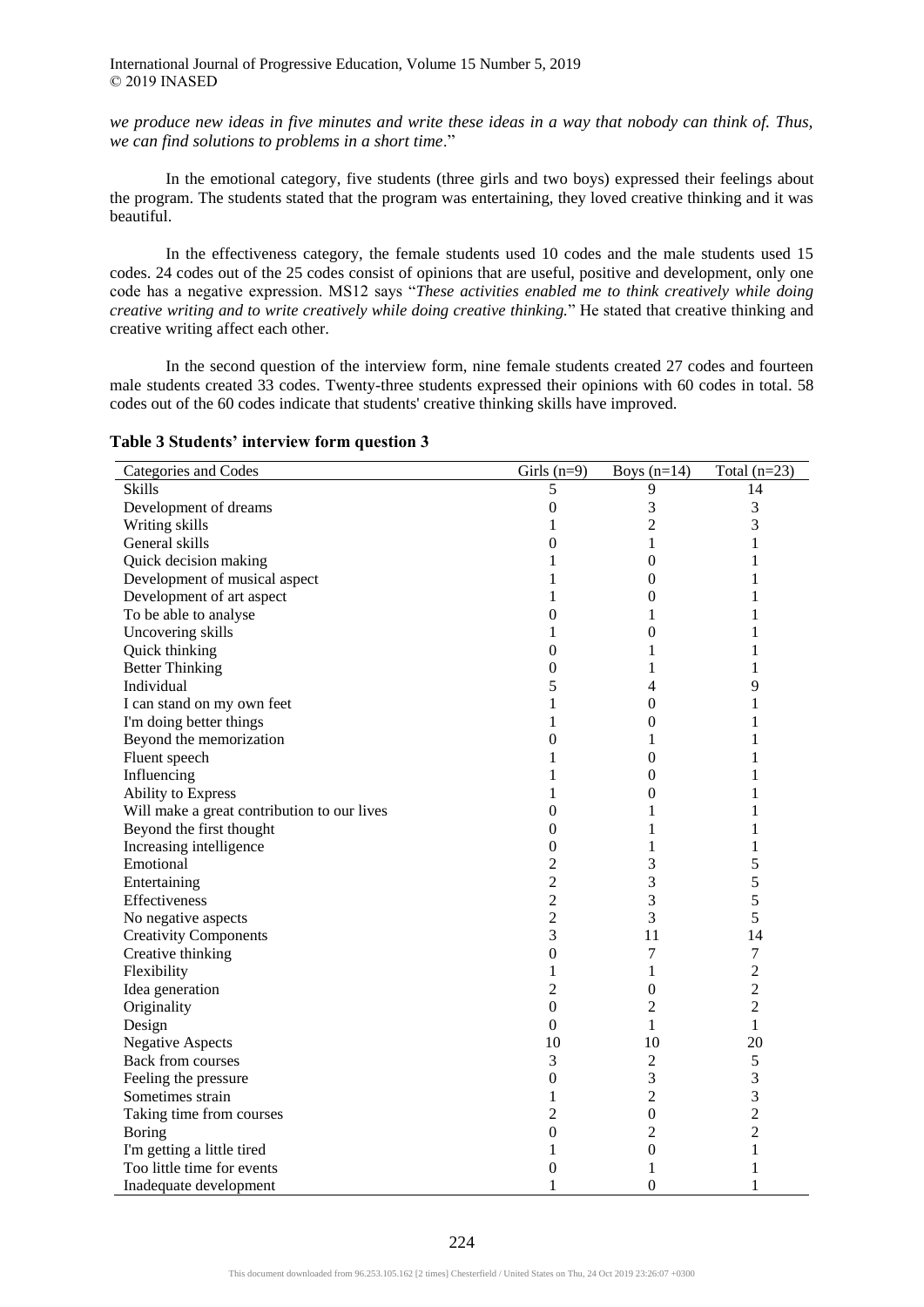| No impact on people |    |  |
|---------------------|----|--|
| Dislike writing     |    |  |
| Total               | 40 |  |
|                     |    |  |

In the analysis of the answers given to the question: "What are your positive and negative opinions about creative thinking and writing activities?" there are six categories: Skills, individual, emotional, effectiveness, creativity components and negative aspects.

In the skills category, students think that they have acquired skills such as development of dreams, writing skills, general skills, rapid decision making, development of musical aspects, development of art aspects, analyzing, revealing skills, quick thinking and better thinking. In this category, girls expressed the development of their skills with five codes and boys with nine codes. FS2 says, "*I'm going to an art course and the paintings I am making are different. I play the piano; I can develop the melodies of the works*." MS6 says, "*It made us think better because I don't write the first things in my mind when I am supposed to write*." The students stated that their skills improved.

In the individual category, students gave the following statements in order to emphasize the positive aspects of the program: I can stand on my own feet, do better things, beyond the memorization, have a fluent speech, have an effect, the ability to express yourself, made a great contribution to our lives, beyond the first thought, increasing intelligence. Female students with five codes, male students with four codes stated that they developed their individual skills. FS5 says "I can express myself in the best way". MS8 says that "*Creative thinking has taught me to be original and to learn beyond memorization.*" They say that the program has contributed an individual development.

In the emotional category, five students (two girls and three boys) stated that they found the program entertaining. FS3 says "*I'm having a lot of fun because most of the journal writing topics are my favors, and I like it*." MS7 says, "*It makes me happy because it's like there is a magic in it."* he said.

Five students in the effectiveness category stated that the program did not have any negative aspect. One of the students MS5 says, "*I have no negative opinion. I have positive opinions: We have increased our creative thinking and eventually we can make inventions in the future or develop our dreams.*"

In the category of creativity components, it is seen that male students make more evaluations than female students with 11 codes. seven male students stated that their creative thinking skills have improved. In this category, creative thinking, flexibility, idea generation, originality and design dimensions are expressed. Female student FS4 says "*I think that creative thinking activities make difference. Adults expect the little ones to do easy things. Therefore, speaking and writing skills are noticed at later ages. This program also revealed our skills*."

In the negative aspect category, girls and boys reported equal number of expressions. To be behind of the other lessons and to force themselves to create a creative article are the prominent expressions. Female student FS6 says "*I wish we could have a separate course for this program instead of taking time from other lessons.*" Another student MS3 says "*There is too little time for activities.*"

In the third question of the interview form, nine female students created 27 codes, fourteen male students created 40 codes. Twenty-three students expressed their opinions with 67 codes in total. 47 codes out of the 67 codes indicate that students have a positive impact on their creative thinking skills.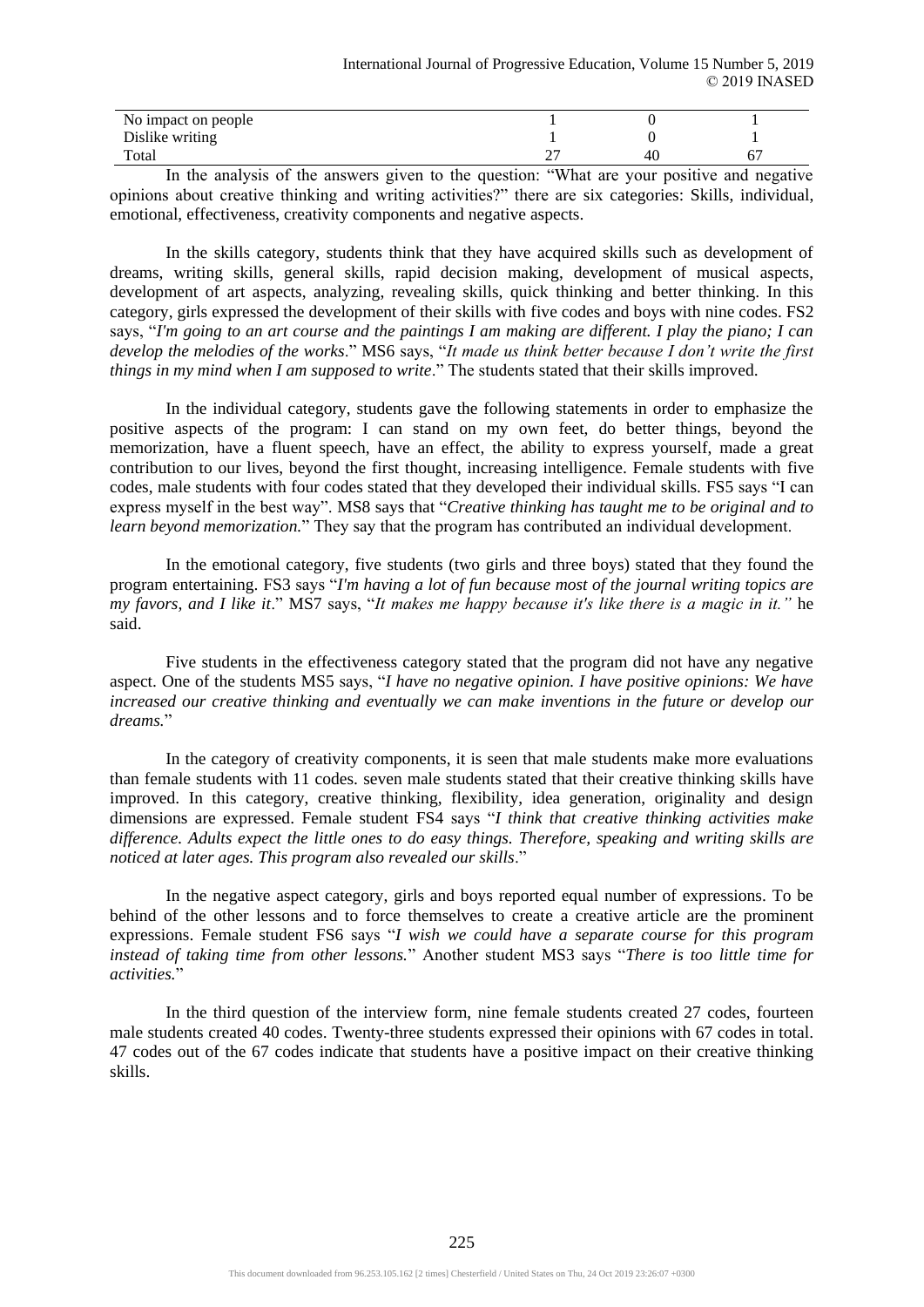| Categories and Codes             | Girls $(n=9)$            | Boys $(n=14)$  | Total $(n=23)$ |
|----------------------------------|--------------------------|----------------|----------------|
| Academic                         | $\overline{\mathcal{L}}$ |                |                |
| Meaningful learning              |                          |                |                |
| Good learning                    |                          | 0              |                |
| Innovative learning              |                          | 0              |                |
| <b>Skills</b>                    |                          | 2              | 3              |
| Writing different things         |                          |                |                |
| Thinking of different stories    |                          |                |                |
| Creating games                   |                          | 0              |                |
| Individual                       |                          |                | 3              |
| Self-development                 |                          |                | 2              |
| Building irrelevant relationship |                          | 0              | 1              |
| Emotional                        |                          | 0              | $\overline{c}$ |
| Love                             | 2                        | 0              | $\overline{c}$ |
| Effectiveness                    | 9                        | 14             | 23             |
| Imagination generation           | 9                        | 13             | 22             |
| Not appeal to my imagination     | 0                        |                | 1              |
| <b>Creativity Components</b>     | 3                        | 4              | 7              |
| Creative thoughts                |                          | $\overline{c}$ | 3              |
| Fluency                          |                          | $\overline{c}$ | 2              |
| Flexibility                      |                          | $\Omega$       |                |
| Elaboration                      |                          | 0              |                |
| Time & Setting                   |                          | 2              |                |
| Everywhere                       |                          | 0              |                |
| At home                          |                          |                |                |
| Every day                        |                          | 0              |                |
| While reading                    |                          | 0              |                |
| While listening to music         |                          | 0              |                |
| While having a dream             |                          |                |                |
| While sleeping                   |                          | 0              |                |
| Total                            | 24                       | 24             | 48             |

#### **Table 4 Students' interview form question 4**

In the analysis of the answers given to the question: "Do you think that creative thinking and writing activity improves your imagination? Explain, how it is." There are seven categories in total: academic, skills, individual, emotional, effectiveness, creativity components and time & setting.

In the academic category, students mention about the effects of meaningful learning, good learning and innovative learning. FS4 says "*I imagine while reading books and studying lessons."* She stated that the development of her imagination has also affected her academic development.

In the skills category, the students think that they have acquired skills such as writing different things, thinking of different stories and creating games. FS8 "*We get bored while playing games with my friends, we're having fun creating some games. My friends sometimes flatter me for the games I make up.*" Students states that their daily life skills have improved.

In the individual category, students state that their skills of self-development and irrelevant relationships developed. FS3 says "I can turn things into irrelevant things and it helps me to imagine while looking at the ceiling before I sleep."

In the emotional category, two students express that they love imagining. Another student FS1 says "I loved imagining; I imagine everywhere."

In the effectiveness category, nine girls and fourteen boys have created 23 codes. While 22 of these codes show that the program develops their imagination, one of them states that the program does not address to his imagination. MS4 says "Imagination directly affects creativity. If we want to be creative, we have to develop imagination. I think that the aim is to develop our imagination."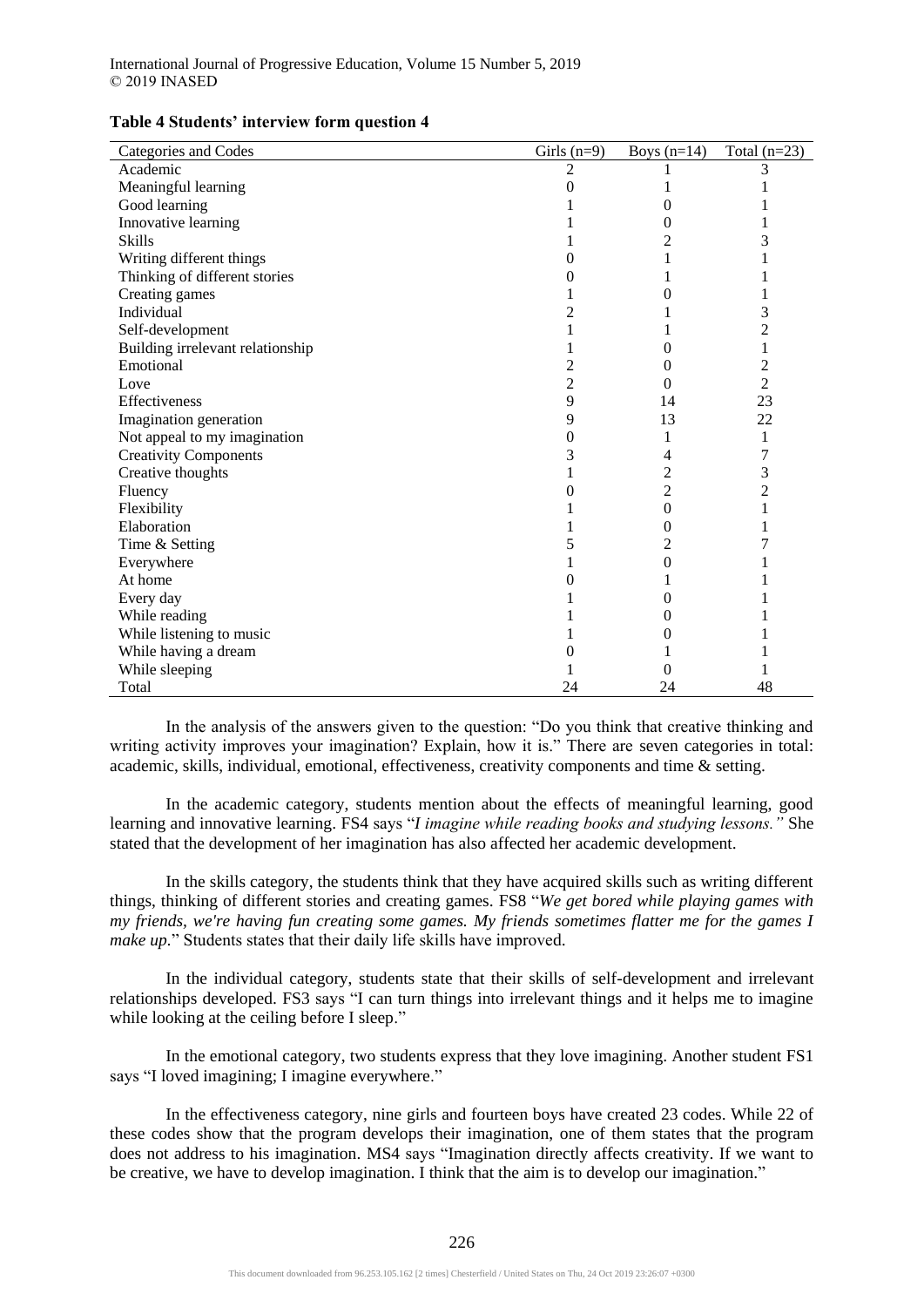In the category of creativity components, seven students talk about creative ideas, fluency, flexibility and elaboration dimensions. FS7 says "In fact, my imagination is not good and I can't find different ideas. After this program, I can imagine and find different ideas easily." Another student MS12 says "This number is now twenty and above, as I used to have only ten thoughts on a topic."

In Time & Setting category, five female students and two male students created codes. Through this program, students point that they have more imagination in different times and settings. MS11 says "*Sometimes I go home and look at the blue light and make up cartoons*."

In the fourth question of the interview form, nine female students created 24 codes, fourteen male students created 24 codes. Twenty-three students expressed their opinions with 48 codes in total. 47 codes out of the 48 codes indicate that the creative thinking and writing activity of the students had a positive effect on the development of their imagination.

| Categories and Codes                    | Girls $(n=9)$    | Boys $(n=14)$    | Total $(n=23)$           |
|-----------------------------------------|------------------|------------------|--------------------------|
| Simplicity                              | 12               | 16               | 28                       |
| <b>Educational Process</b>              | $\overline{2}$   | 2                | 4                        |
| Writing and thinking                    | 1                | $\boldsymbol{0}$ | 1                        |
| Getting accustomed                      | $\boldsymbol{0}$ | 1                | 1                        |
| Pleasant                                | $\boldsymbol{0}$ | 1                | 1                        |
| Like an author                          | $\mathbf{1}$     | $\boldsymbol{0}$ | 1                        |
| <b>Educational Content</b>              | $\overline{4}$   | 9                | 13                       |
| No difficulty                           | $\sqrt{2}$       | $\overline{2}$   | $\overline{4}$           |
| Easy activities                         | 1                | 3                | 4                        |
| Appropriate topics                      | $\boldsymbol{0}$ | 2                | $\overline{c}$           |
| Fewness of the activities               | $\boldsymbol{0}$ | 1                | 1                        |
| Difficulty is better than easiness      | 0                | 1                | 1                        |
| Area of interest                        | 1                | $\boldsymbol{0}$ | 1                        |
| Output                                  | 6                | 5                | 11                       |
| Idea generation                         | 3                | 1                | $\overline{\mathcal{L}}$ |
| Imagination                             | $\boldsymbol{0}$ | $\overline{c}$   | $\overline{c}$           |
| Creative thoughts                       | $\boldsymbol{0}$ | $\overline{c}$   | $\overline{2}$           |
| Objectivity                             | 1                | $\theta$         | 1                        |
| Pure thoughts                           | 1                | $\theta$         | 1                        |
| Improvement                             | 1                | $\theta$         | 1                        |
| Difficulty                              | 7                | 15               | 22                       |
| <b>Education Process</b>                | 3                | $\overline{4}$   | $\boldsymbol{7}$         |
| Timing anxiety                          | $\boldsymbol{0}$ | $\overline{c}$   | $\overline{c}$           |
| Difficulties to associate sentences     | 1                | $\boldsymbol{0}$ | 1                        |
| Nothing comes to mind                   | 1                | 0                | 1                        |
| Getting tired while writing             | 1                | 0                | 1                        |
| Imagination and the strain of the brain | 0                | 1                | 1                        |
| Getting bored                           | $\overline{0}$   | 1                | 1                        |
| <b>Educational Content</b>              | 1                | 6                | 7                        |
| Having difficulty at activities         | $\boldsymbol{0}$ | 3                | $\mathfrak{Z}$           |
| Having difficulty at early topics       | 0                | $\overline{c}$   | $\overline{c}$           |
| Not much easiness                       | 1                | 1                | $\overline{2}$           |
| Output                                  | 3                | 5                | 8                        |
| Originality                             | 1                | $\overline{c}$   | 3                        |
| New ideas generation                    | 0                | $\overline{c}$   | $\overline{c}$           |
| Having difficulty at expression         | 1                | $\boldsymbol{0}$ | 1                        |
| Inadequate learning                     | 1                | $\boldsymbol{0}$ | 1                        |
| Having difficulty at creativity         | $\overline{0}$   | 1                | 1                        |
| Total                                   | 19               | 31               | 50                       |

#### **Table 5 Students' interview form question 5**

In the analysis of the answers given to the question: "What are the challenges of creative thinking and writing? Explain." In the analysis of the answers to the question three codes under two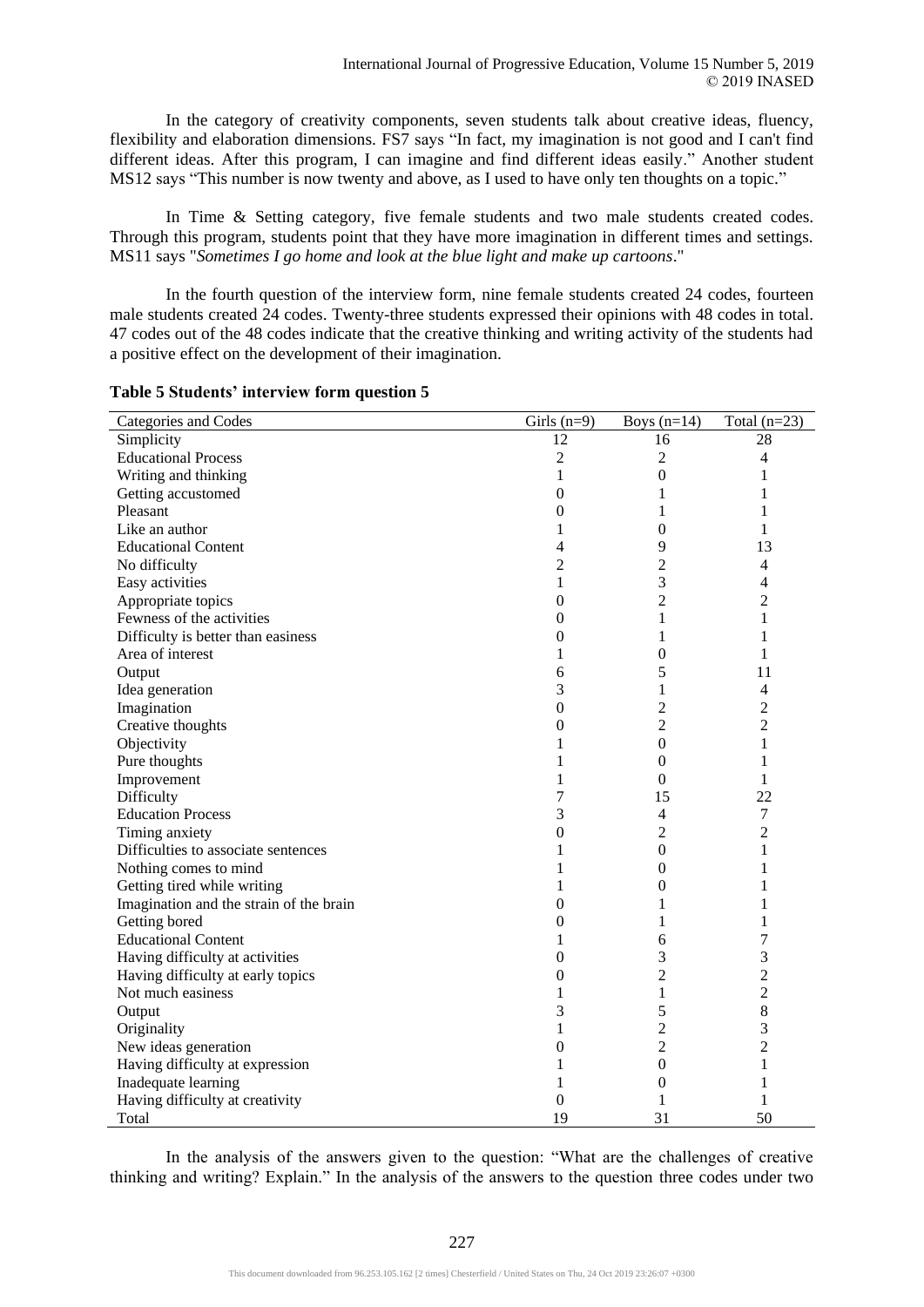headings "simplicity" and "difficulty" has been formed. These codes are educational process, educational content and output. Under the title of simplicity, female students included 12 and male students included 16 statements. Under the title of difficulty, female students included 7 statements and male students included 15 statements. Accordingly, it can be said that male students found the program more difficult than female students.

In the educational process category under the title of simplicity, they have expressed their thoughts with four codes such as writing and thinking, getting accustomed, pleasant and like an author. Under the title of difficulty, the students included statements about the educational process in terms of timing anxiety, difficulties to associate sentences, nothing comes to mind, getting tired while writing, imagination and the strain of the brain.

In the educational content category under the heading of simplicity, it was seen that male students express more simplicity about the program than female students. In the educational process under the title difficulty, female students express their opinions with one code and male students with six codes. MS4 says "*It was simple because the topics were appropriate for children. I had never done anything like this before in my life, so I might not be creative enough. I think difficulty is good because everyone can do the easy things*."

In the output category under the title of simplicity, students state a total of 11 codes, consisting of idea generation, imagination, creative thoughts, objectivity, pure thoughts, improvement. In the category of outputs under the title of difficulty, they stated a total of eight codes consisting of originality, new ideas generation, having difficulty in expression, inadequate learning, having difficulty at creativity.

In the fifth question of the interview form, nine female students created 19 codes and fourteen male students created 31 codes. Twenty-three students expressed their opinions with 50 codes. Out of the 50 codes, 28 codes were under simplicity and 22 codes were under difficulty.

| Categories and Codes               | Girls $(n=9)$ | Boys $(n=14)$ | Total $(n=23)$ |
|------------------------------------|---------------|---------------|----------------|
| Emotional                          |               |               |                |
| Entertaining                       |               |               |                |
| Dislike                            |               |               |                |
| Effectiveness                      |               | 12            | 21             |
| Yes, I do                          |               | 11            | 20             |
| No, I don't                        |               |               |                |
| <b>Creativity Components</b>       |               |               | 3              |
| Fluency                            |               |               |                |
| Originality                        |               |               |                |
| Output                             |               | 10            | 17             |
| Different perspective              |               |               | 5              |
| Solution generation                |               |               | 2              |
| <b>Environmental</b> awareness     |               |               |                |
| Creating a scenario                |               |               |                |
| Thinking fast                      |               |               |                |
| Good for people                    |               |               |                |
| Understanding people easily        |               |               |                |
| Speaking                           |               |               |                |
| Ordinary and Different perspective |               |               |                |
| Exploring the ordinary             |               |               |                |
| Creative writing                   |               |               |                |
| Reviving the mind                  |               |               |                |
| Total                              | 17            | 26            | 43             |

## **Table 6 Students' interview form question 6**

In the analysis of the answers given to the question: "Do you think that creative thinking can contribute to develop a different perspective on what is happening around you? How?" In the analysis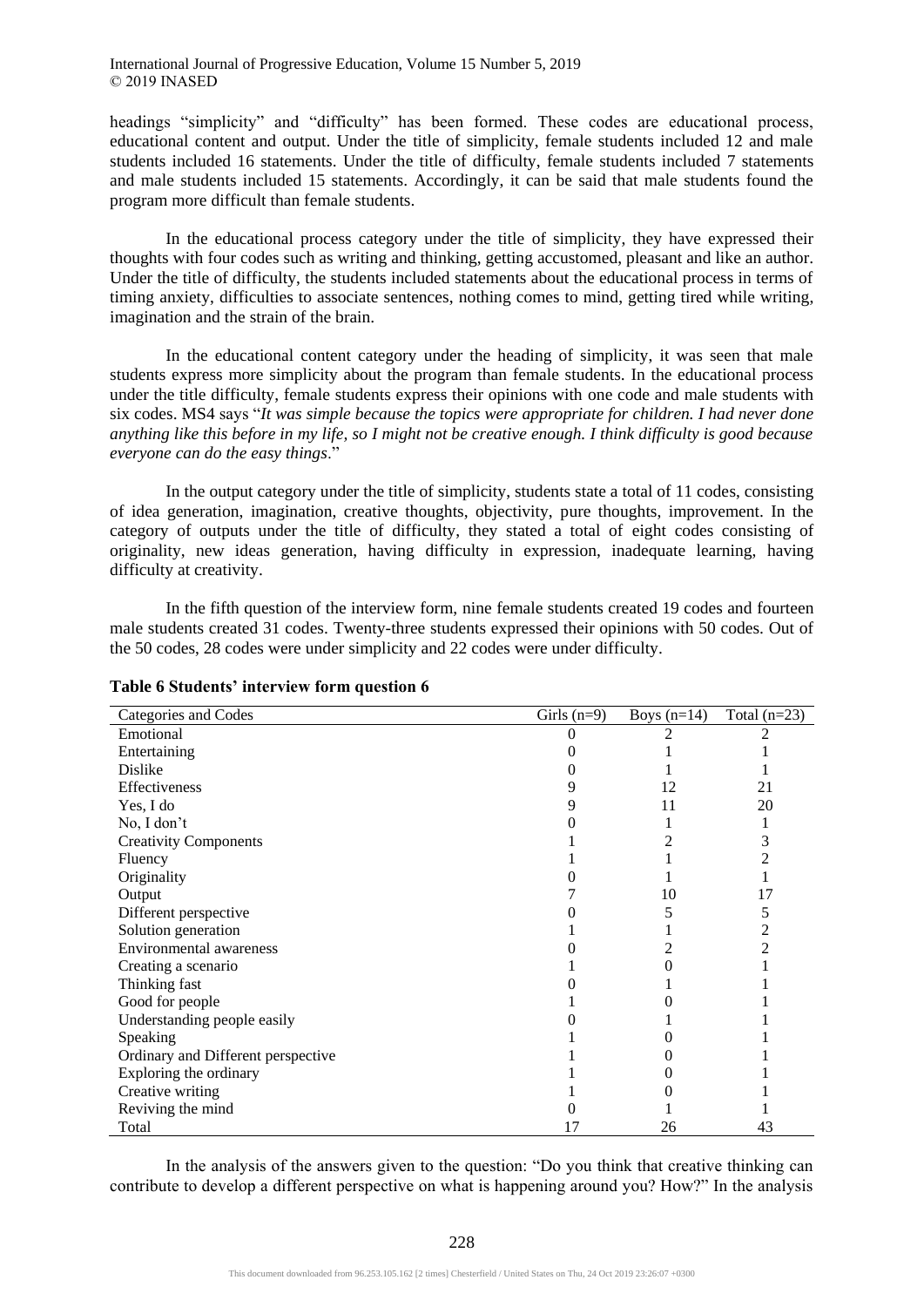of the answers to the question, four categories were formed: Emotional, effectiveness, creative components and output.

In the emotional category, female students have not included any statements. A male student says that the program was entertaining while a complicated male student says "*I don't like it very much, but it was fun so I don't like it very much. Actually, I like it, but it's very complicated*."

In the effectiveness category, all of the female students state that creative thinking program has contributed them to develop a different perspective on what is happening around them while 11 male students out of the 14 male students say "*Yes*" and only a male student says "*No*." Female student FS2 says "*The creative thinking skills helped me to develop a different perspective. As I am the leader of the student community, I have to produce innovative projects*."

In creativity components category, a student mentions about fluency and two students mentions about originality dimensions.

In the output category, seven female students and ten male students stated that they have developed a different perspective. MS3 says "*I was leaving the hard stuff unfinished. Now I'm trying to find solutions by thinking of different aspects*." Another student FS4 says "*I make up scenarios in my head.*"

In the sixth question of the interview form, nine female students created 17 codes and fourteen male students created 26 codes. Twenty-three students expressed their opinions with 43 codes. Out of 43 codes 41 codes indicate that the program developed different perspective on what is happening in their environment.

| Categories and Codes    | Girls $(n=9)$ | Boys $(n=14)$ | Total $(n=23)$ |
|-------------------------|---------------|---------------|----------------|
| Effectiveness           |               | 14            | 23             |
| <b>Yes</b>              |               | 12            | 19             |
| Partially               |               |               |                |
| No                      |               |               |                |
| Output                  |               | 12            | 23             |
| Solution generation     | 8             |               | 16             |
| Creativity at lessons   |               |               |                |
| Various idea generation |               |               |                |
| Future effectiveness    |               |               |                |
| Making easy decisions   |               |               |                |
| Total                   | 20            | 26            | 46             |

#### **Table 7 Students' interview form question 7**

In the analysis of the answers given to the question: "Has creative thinking and writing program made an impact in solving the problems you face in your daily life? Can you give an example?" two categories have been created: Effectiveness and output.

In the effectiveness category, seven female students say "*Yes*" and two female students say "*Partially*". When it comes to boys, 12 male students say "*Yes*" and a male student say "*Partially*" and a student say "*No*". MS4 says, "*For instance, one day my sister was sick, she couldn't get any water. We were not always at home so we were not able to help her. I filled some water in a bottle and connected the straws to her*."

There are total of 23 codes in the output category which includes Solution generation, creativity at lessons, various idea generation, future effectiveness and making easy decisions. MS8 says "*Formerly in a discussion, whoever made sense, I found him right but now I listen to both sides and whoever is wrong, I find him faulty*."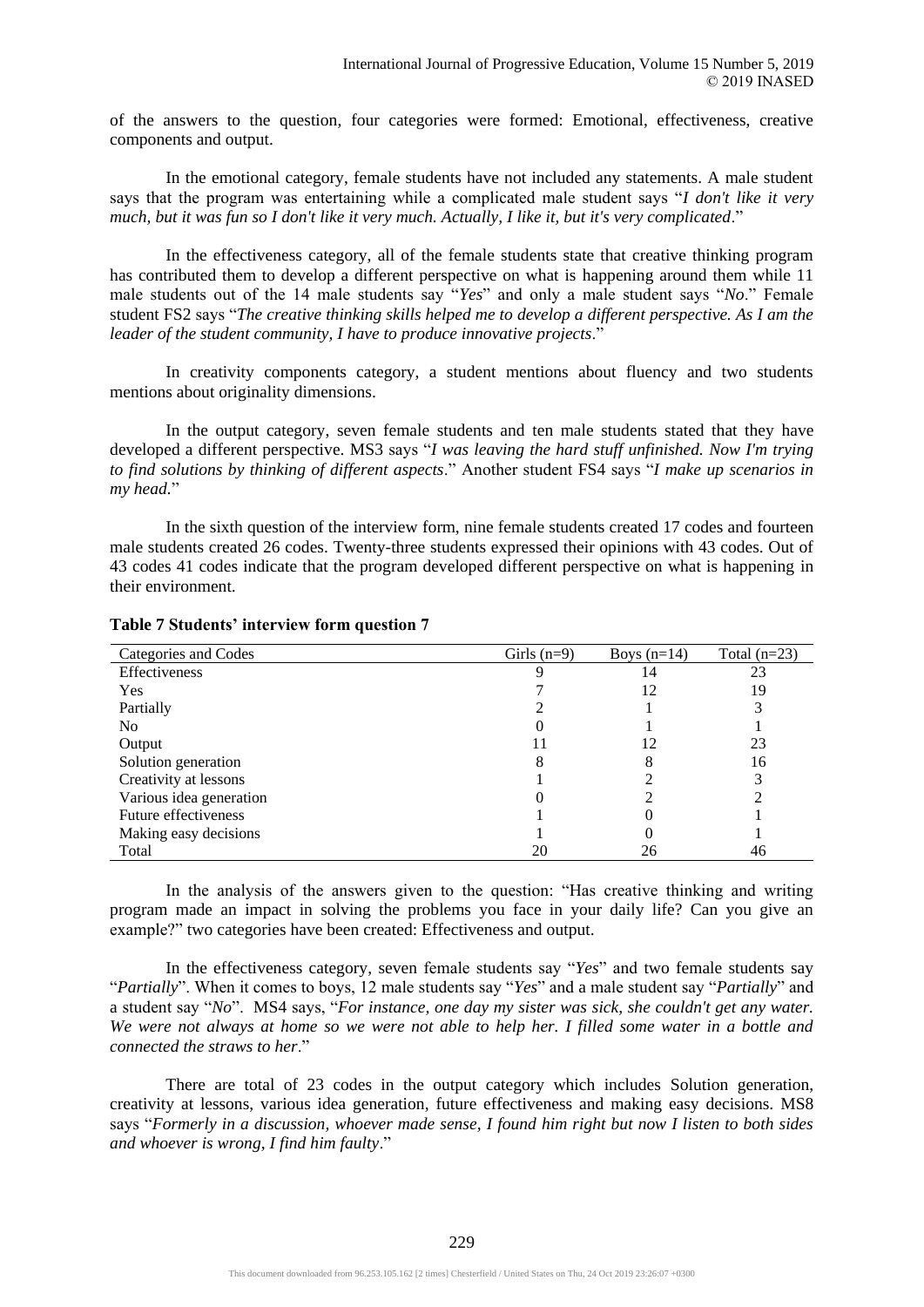In the seventh question of the interview form, nine female students created 20 codes and fourteen male students created 26 codes. Twenty-three students expressed their opinions with 46 codes. Out of 46 codes, 42 codes indicate that the program developed an impact in solving the problems students face in their daily lives.

| Categories and Codes           | Girls $(n=9)$  | Boys $(n=14)$    | Total $(n=23)$ |
|--------------------------------|----------------|------------------|----------------|
| <b>Educational Process</b>     | 3              | 6                | 9              |
| Longer time for the activities | 1              | 2                | 3              |
| Longer time for the program    | 0              | $\overline{c}$   | $\overline{c}$ |
| More entertaining              | 1              | 1                | $\overline{2}$ |
| Everyday                       | 0              | 1                | 1              |
| Smartphone and tablet          | 0              | 1                | 1              |
| More idea generation           | 0              | 1                | 1              |
| Art and music                  | 1              | $\theta$         | 1              |
| <b>Educational Content</b>     | 9              | 12               | 21             |
| Various activities             | 3              | 2                | 5              |
| More activities                | $\overline{2}$ | 1                | 3              |
| Different topics               | $\mathbf{1}$   | 1                | $\overline{c}$ |
| Difficult activities           | 0              | 2                | $\overline{c}$ |
| <b>Pictures</b>                | 1              | $\theta$         | 1              |
| More imagination               | 0              | 1                | 1              |
| Picture interpretation         | 0              | 1                | 1              |
| Creative thinking and writing  | 0              | 1                | 1              |
| From easy to difficult         | 1              | 0                | 1              |
| Videos                         | 0              | 1                | 1              |
| More space for writing         | 0              | 1                | L              |
| More entertaining              | 1              | $\theta$         | 1              |
| More extraordinary activities  | 0              | 1                | 1              |
| General                        | 10             | 2                | 12             |
| All students                   | 3              | $\boldsymbol{0}$ | 3              |
| All classrooms                 | 2              | $\boldsymbol{0}$ | $\overline{2}$ |
| Not necessary                  | 1              | $\mathbf{0}$     | 1              |
| Hobby                          | 1              | $\boldsymbol{0}$ | 1              |
| Free activities                | 0              | 1                | 1              |
| All schools                    | 1              | 0                | 1              |
| Separate lesson                | 0              | 1                |                |
| Periodically                   | 1              | $\boldsymbol{0}$ | 1              |
| For the parents                |                | $\mathbf{0}$     | 1              |
| For the teachers               |                | $\mathbf{0}$     | 1              |
| <b>Creativity Components</b>   | 0              | 2                | 2              |
| Flexibility                    | 0              | 1                | 1              |
| Originality                    | 0              | 1                | 1              |
| Total                          | 22             | 22               | 44             |

**Table 8 Students' interview form question 8**

In the analysis of students' answers to the question: "What are your suggestions for the further development of the creative thinking and writing program?" there have been four categories in total: the educational process, educational content, general and creativity components.

In the educational process category, female students created three codes and male students created six codes. Suggestions of the students about the educational process are as follows: Activity time should be longer, program duration should be longer, it should be more entertaining, such activities should be done every day, it can be done by smartphone and tablet, there must be more idea generation and there must be music within the program.

In the educational content category, the female students created nine codes and male students created 12 codes. According to the students the program should have; various activities, more activities, different topics, difficult activities, pictures, more imagination, picture interpretation,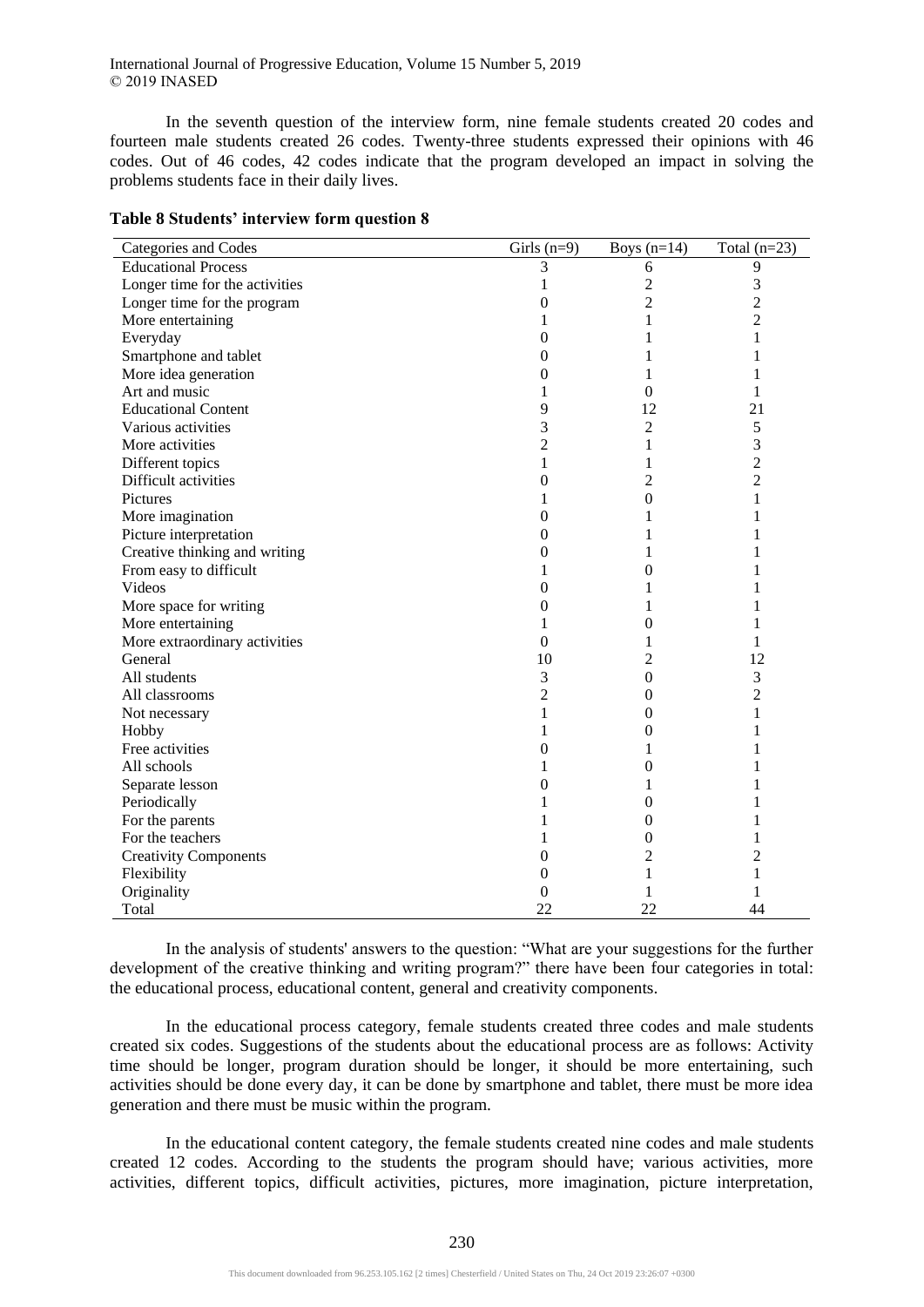creative thinking and writing, videos, more space for writing, more extraordinary activities and should be more entertaining, from easy to difficult activities.

In the general category, female students created 10 codes and male students created two codes. According to the students the program should be applied to all students, in all classes and in all schools. Teachers and parents should have the same program.

In the category of creativity, two male students mentioned about the fluency and originality dimensions.

In the eighth question of the interview form, nine female students created 22 codes and fourteen male students created 22 codes. Twenty-three students expressed their opinions with 44 codes. Out of 44 codes, 43 codes indicate that the students have expressed their suggestions for the continuation of the program.

**Table 9 Students' interview forms all questions total codes and averages according to genders**

| Categories and Codes | Girls $(n=9)$ | Boys $(n=14)$ | Total $(n=23)$ |
|----------------------|---------------|---------------|----------------|
| <b>Ouestion 1</b>    | 31            | 34            | 65             |
| Question 2           | 27            | 33            | 60             |
| Question 3           | 27            | 40            | 67             |
| Question 4           | 24            | 24            | 48             |
| Question 5           | 19            | 31            | 50             |
| Question 6           | 17            | 26            | 43             |
| Question 7           | 20            | 26            | 46             |
| Question 8           | 22            | 22            | 44             |
| Total                | 187           | 236           | 423            |
| Average              | 20,77         | 16,85         | 18,39          |

When the coding of all the questions in the student interview form was analyzed according to the female and male students, the female students created a total of 187 codes. The average coding rate per female student is 20,77. Male students had a total of 236 coding. The average coding rate per male student is 16,85. According to this data, female students have created more codes than male students.

| Categories and Codes | Total Codes $(n=23)$ | Positive Codes |
|----------------------|----------------------|----------------|
| <b>Ouestion 1</b>    | 65                   | 62             |
| Question 2           | 60                   | 58             |
| Question 3           | 67                   | 47             |
| Question 4           | 48                   | 47             |
| Question 5           | 50                   | 28             |
| Question 6           | 43                   | 41             |
| Question 7           | 46                   | 42             |
| Question 8           | 44                   | 43             |
| Total                | 423                  | 368            |
| Percentage           |                      | 86,99          |

**Table 10Students' interview forms all questions total codes and percentage**

A total of 423 codes were obtained from the responses to all the questions in the student interview form. It was seen that 368 of all codes contained a positive approach for the program. According to this data, students have a positive approach about the program, coding rate was determined as 86.99. "*Yes, positive and easy*" expressions were taken into consideration in encodings with positive approach. "*No, partially, negative* and *difficult*" statements are not taken into consideration.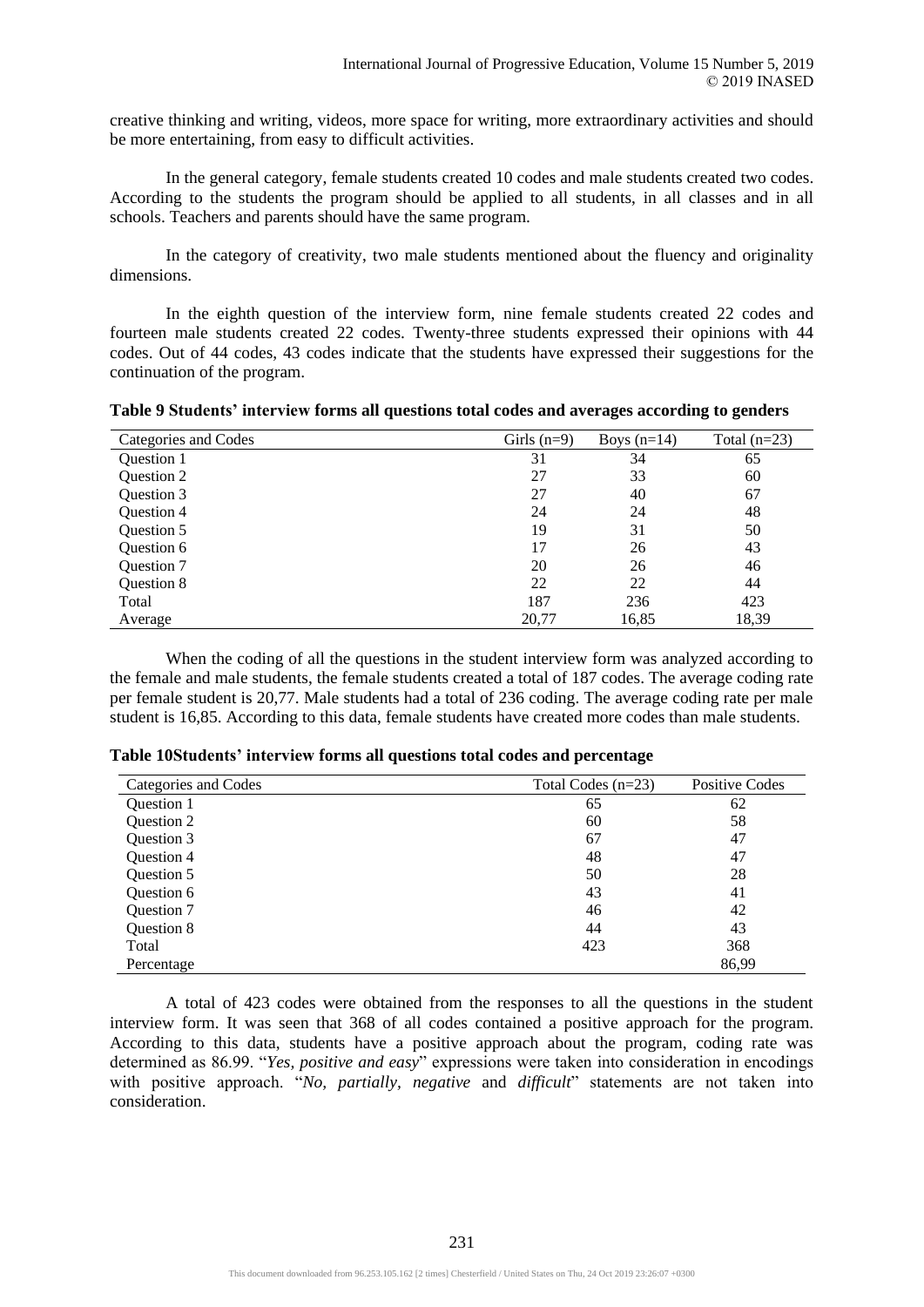| Codes                 |  |
|-----------------------|--|
| Positive development  |  |
| Different perspective |  |
| Problem solving       |  |
| All-round evaluation  |  |
| Self confidence       |  |

The creative thinking and writing program was carried out with an elementary school teacher in a class of twenty-three students. In the analysis of teacher's answer to the first question: "Do you think that your students' creative thinking skills have improved in general? How?" there have been five codes. Teacher says "*I think that there are positive developments. Different perspectives emerged. I have observed that they do multidimensional evaluations. I think that students are more active at problem solving. Having them in a different study has also given them self-confidence."*

**Table 12 Teacher interview form question 2**

| Codes                   |  |
|-------------------------|--|
|                         |  |
| Excited                 |  |
| Eager                   |  |
| Positive development    |  |
| Positive behaviors      |  |
| Difficult               |  |
| Imagination             |  |
| Prefer creative writing |  |

In the analysis of teacher's answer to the second question: "How is the students' participation in creative thinking and writing activities according to your observations?" seven codes were obtained. Teacher says "*I have observed that they are eager and excited. I feel that they have positive developments at their behaviors after the program. I think, students prefer creative writing activities more than other writing activities. The program is challenging*."

#### **Table 13 Teacher interview form question 3**

| Codes                              |  |
|------------------------------------|--|
| Some girls continue the activities |  |
| Appropriate for female students    |  |
| Girls more desirous                |  |
| Girls more eager                   |  |

In the analysis of teacher's answer to the third question: "How are your female students participating in creative thinking and writing activities?" 4 codes were obtained. Teacher says "*Our female students were more desirous and eager to participate in the program than male students. Some of my female students want to be a writer when they grow up, this activity has been most beneficial for them. I know from my female students that there are those who continue these activities in the house on their own*."

#### **Table 14 Teacher interview form question 4**

| Codes                        |  |
|------------------------------|--|
| Different perspective        |  |
| Participation satisfying     |  |
| Positive effect              |  |
| Persistence                  |  |
| They don't like writing much |  |

In the analysis of teacher's answer to the fourth question: "How are your male students participating in creative thinking and writing activities?" Five codes were obtained. Teacher says "*I*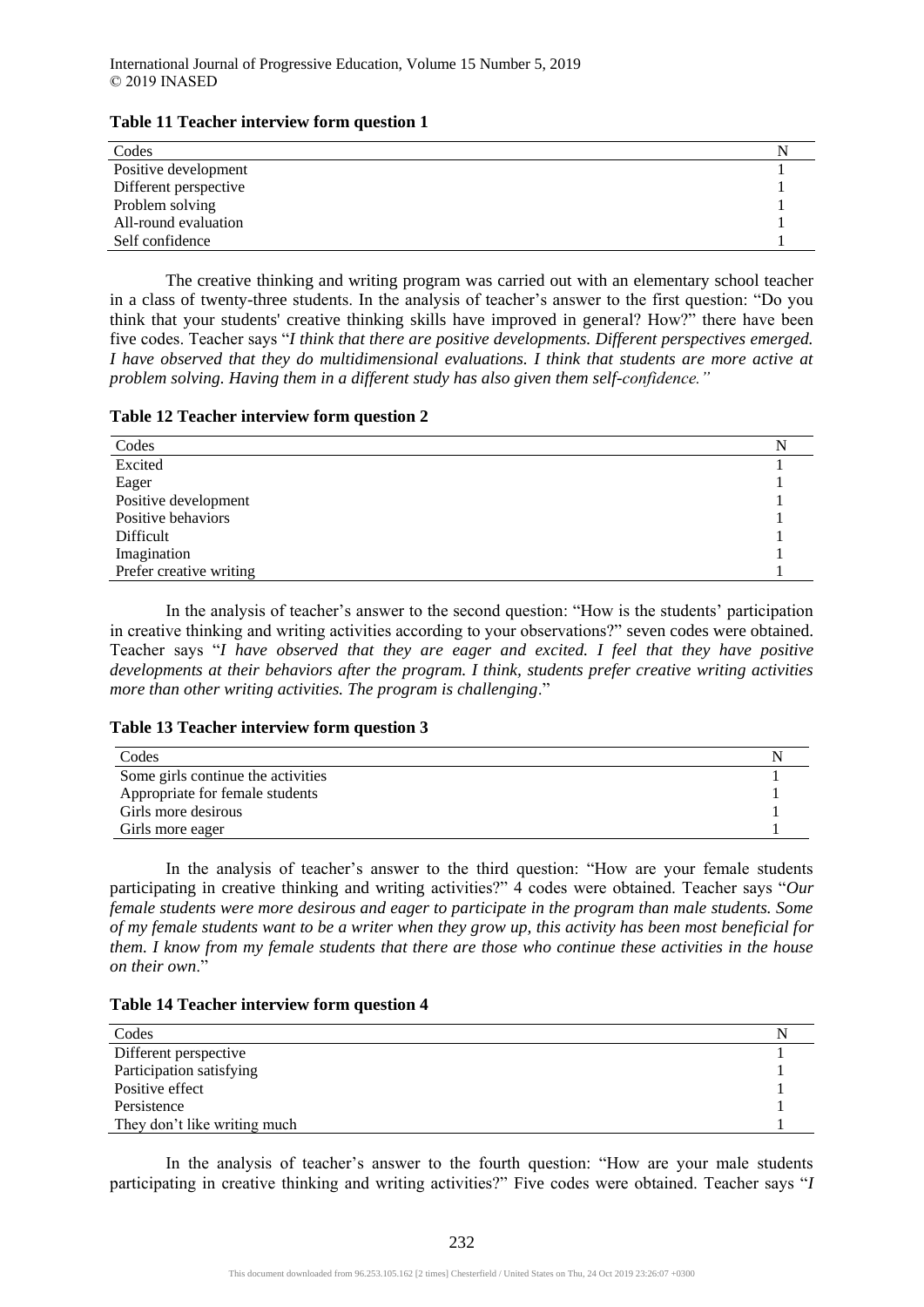*think that male students are also affected positively. I have observed that they evaluate issues from different perspectives. Their persistence in this event was very good. I can't say that they love writing, but their participation in the events was very satisfying*."

| Table 15 Teacher interview form question 5 |  |  |  |  |  |  |  |  |
|--------------------------------------------|--|--|--|--|--|--|--|--|
|--------------------------------------------|--|--|--|--|--|--|--|--|

| Codes             |  |
|-------------------|--|
| Interesting       |  |
| Beyond the limits |  |
| Appropriate       |  |
| Achievement       |  |

In the analysis of teacher's answer to the fifth question: "Are creative thinking activity topics appropriate to the level of your students?" four codes were obtained. Teacher says "*Activity subjects are appropriate for the students' level. Particularly creative thinking topics were also very interesting. When the children are challenged, they are trying to go beyond their limits and they realized that they can achieve if they try hard*."

**Table 16 Teacher interview form question 6**

| Codes                       |  |
|-----------------------------|--|
| Extra time                  |  |
| Creativity dimensions       |  |
| They do their best          |  |
| Duration is OK              |  |
| They used the duration well |  |

In the analysis of teacher's answer to the sixth question: "Is the duration, 5-10 minutes sufficient for creative thinking and writing?" six codes were obtained. Teacher says "*I observed that an average of 5-10 minutes is sufficient. However, depending on the journal topic, they needed more time. I realized that students use the duration until the last second. I also witnessed that they always wanted additional time with excitement. I think they are trying to do their best in such a short time*."

#### **Table 17 Teacher interview form question 7**

| Codes                            |  |
|----------------------------------|--|
| Pleasant                         |  |
| All classrooms                   |  |
| Difficulty at the beginning      |  |
| Entertaining                     |  |
| Effects of environment           |  |
| Imagination                      |  |
| Questioning what they learn      |  |
| Objections at end of the program |  |
| A boy and a girl were bored      |  |
| Difficult but fun                |  |
| Feeling special                  |  |

In the analysis of teacher's answer to the seventh question: "How are your students' reactions about creative thinking and writing activities in general?" 11 codes were obtained. Teacher says "*They had difficulties at the beginning. I think that it is the effect of the family, environment and education system. During the program I observed that their imagination skills also improved. Their participation in the program caused them to feel special when they were doing something special. They enjoyed the participation of the researcher in the classes. When the program ended, most of the children objected. This is an indication that my students enjoy the activities. Some students said that this program should be in all classes. Only a girl and a boy said that they found the program boring. In general, my students stated that some activities were difficult but fun in general*."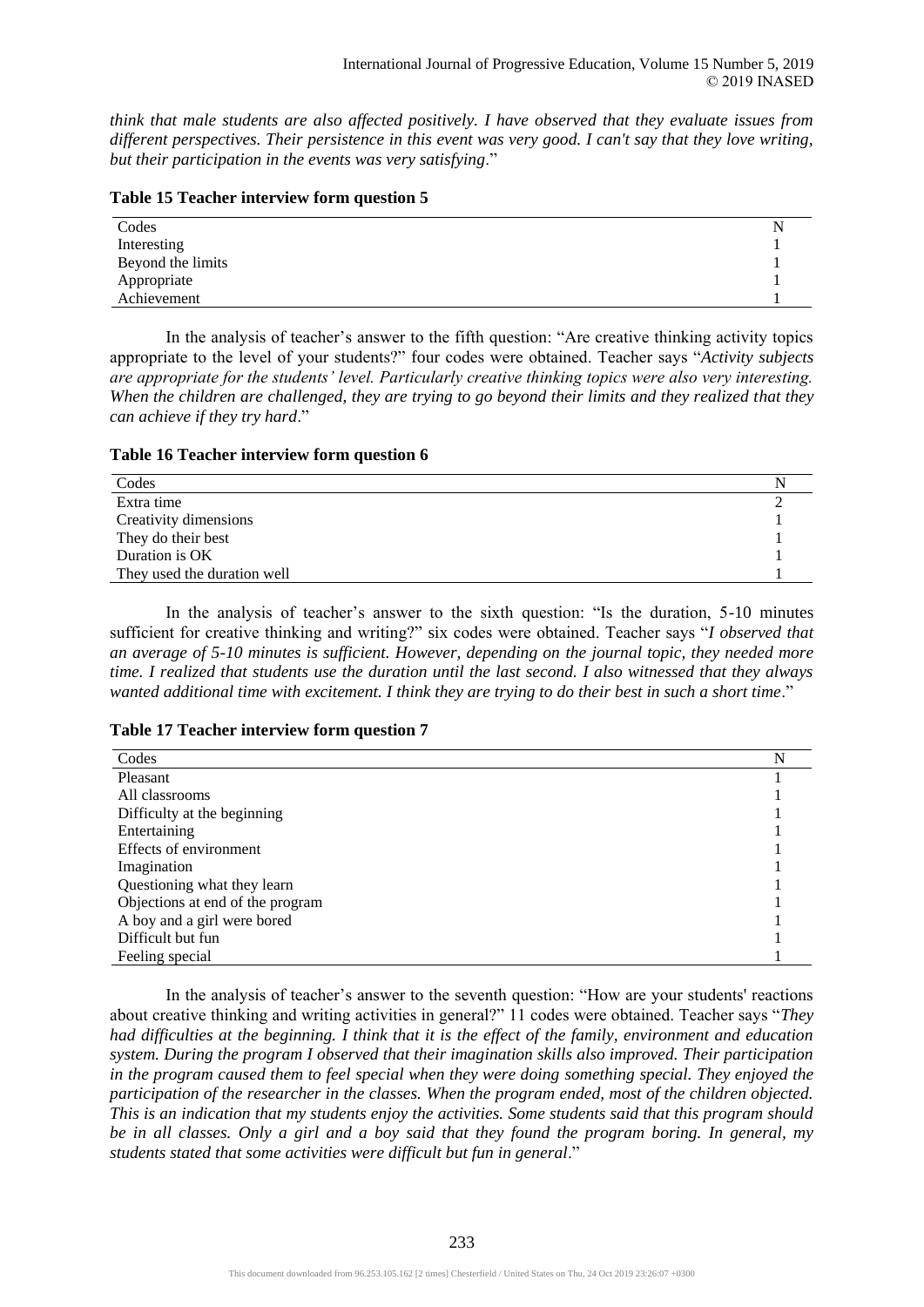#### **DISCUSSION**

Results from this study indicates that almost all students state, they had an improvement at some skills such as creativity, writing, imagination, flexibility, fluency, originality, elaboration, problem solving, analyzing, making decisions, expressing themselves and objectivity. Almost all of the students think that Creative Thinking and Journal Writing (CTJW) program has a positive impact on them and it is also entertaining. Thanks to the CTJW program students feel that they can generate creative ideas. According to Fleight's (2010) research indicates that the majority of students think that they have creativity and opportunities to develop their creativity in the classroom. They consider the writing lab, drawing, reading and free time activities are the most creative moments in their classroom.

A total of 423 codes were obtained from the responses to all the questions in the student interview form. It was seen that 368 of all codes contained a positive approach for the program. According to this data, students have a positive approach about the program, coding rate was determined as 87%. According to the research of Moraisa and Azevadob (2011) the contribution of the creativity of students is 46%.

The female students created a total of 187 codes. The average coding rate per female student is 20,77. Male students had a total of 236 coding. The average coding rate per male student is 16,85. According to this data, female students have created more codes than male students. It can be said that the females' approach to the program is closer than the males'. Naderi and his friends (2009) found that the female's mean score was not higher than the males'. Gönen and his friends (1997) found no significant difference between creativity and gender in their researches.

In the analysis of teacher's interview form students had an improvement at the following skills: Different perspectives, problem solving, objective evaluation and imagination. According to the teacher male students were eager but female students were desirous on participating the CTJW program.

#### **Conclusion**

Within the framework of Creative Thinking and Journal Writing program, students were given creative writing activities in order to increase their creative thinking skills after giving creativity, creative thinking and creative writing training. At the end of the program, 23 students and their teacher were given an interview form to get their opinions about the program. According to the data obtained from the views of the students and the teacher about the program, it was seen that the aim was achieved. Students have gained a great deal of creative thinking skills from the activities besides the majority of the students loved to participate the program. The students stated that this program should be in all schools and in all classes by making suggestions about the program and all the teachers and parents should also take this program.

Journal writing program is a successful educational method in the United States of America. With this study which is carried out in Turkey with a fourth-grade student group, it is proven that students can get great creative acquisitions by having a journal writing 5-10 minutes a day. This program was made with only 23 journal writing topics. A full-year program will contribute to the further development of students' creative thinking skills. In addition, students can do this type of work with different thinking styles every year. For instance, it is thought that critical thinking and reflective thinking training and writing program may contribute to the students' development, too.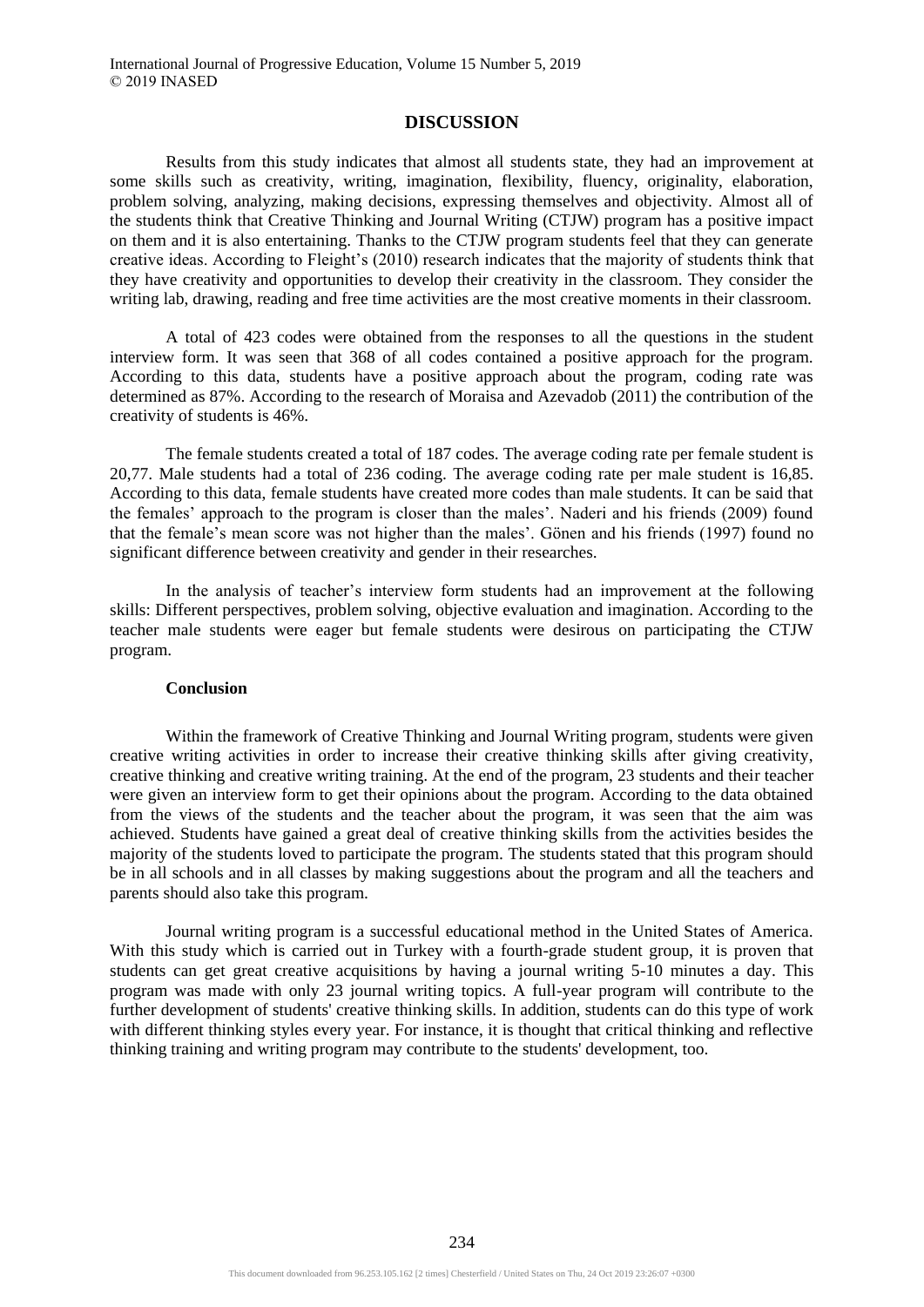## **REFERENCES**

- Adey, S. (1999). The Science of Thinking, and Science for Thinking: A Description of Cognitive Acceleration Through Science Education (Case). International Bureau of Education, Unesco.
- Akyüz H. 1992. Eğitim sosyolojisinin temel kavram ve alanları üzerine bir araştırma.[A research on the basic concepts and areas of sociology of education], MEB Yayınları.
- Artful Thinking Final Report, (2006). http://www.pz.harvard.edu/resources/final-report-artful-thinking
- Arthur, B. & Zell, N.A. (1996). Strategy for teaching creative writing skills to emotionally disturbed students. Preventing School Failure, 34(4).
- Bartscher, M. A., Lawler, K. E., Ramirez, A. J., & Schinault, K. S. (2001). Improving Student's Writing Ability Through Journals and Creative Writing Exercises.
- Başerer, D. (2017). Bir Düşünme Türü Olarak Mantıksal Düşünme [Logical Thinking as a Thinking Type] The Journal of Academic Social Science Yıl: 5, Sayı: 41, Mart 2017, s. 433-442
- Bayrak, Ç. (2014). Cort 1 Düşünme Programının "Yaşamımızdaki Elektrik" Ünitesinde Kullanılmasının Öğrencilerin Akademik Başarılarına, Bilimsel Yaratıcılıklarına ve Eleştirel Düşünme Eğilimlerine Etkisi. [The Effect of Using Cort 1 Thinking Program in the Electricity in Our Life Unit on Students' Academic Achievements, Scientific Creativity and Critical Thinking Tendencies] Masters Thesis.
- Büyüköztürk, Ş., Çakmak, E. K., Akgün, Ö. E., Karadeniz, Ş., Demirel, F. (2012) Bilimsel Araştırma Yöntemleri [Scientific Research Methods] Geliştirilmiş 11. Baskı, S 249., Pegem Akademi, Ankara.
- Çağlayan Öztürk, Ç. (2013) İlköğretim sekizinci sınıf öğrencilerinin bilimsel süreç, eleştirel düşünme ve yaratıcı düşünme becerileri arasındaki ilişkinin incelenmesi [Examining the relationship between scientific process, critical thinking and creative thinking skills of eighth grade primary school students], PhD Thesis.
- Çakır, N. (2013), Üniversite Eğitiminin Üst Düzey Düşünme Becerilerinin Gelişimine Etkisi. [The Effect of University Education on the Development of High-Level Thinking Skills.] Hacettepe Üniversitesi, Eğitim Bilimleri Enstitüsü, Ankara.
- De Bono, E. 2002. Cort Thinking Lessons CD. Cavendish Information Product Ltd. 10 Cavendish Road, Oxford OX27TW, Uk
- Demir, T. (2013). İlköğretim öğrencilerinin yaratıcı yazma becerileri ile yazma özyeterlik algısı ilişkisi üzerine bir çalışma. [A study on the relationship between creative writing skills of primary school students and self-efficacy perception.] Uluslararası Türkçe Edebiyat Kültür Eğitim Dergisi. Volume: 2/1.
- Ergün, M. (2015), Eğitim Felsefesi. [The Philosophy of Education]. Pegem akademi yayınları.
- Eryaman, M. Y. (2008). Writing, method and hermeneutics: Towards an existential pedagogy. *Elementary Education Online, 7*(1), 2-14.
- Feagin, J., Orum, A., & Sjoberg, G. (Eds.), (1991). A case for case study. Chapel Hill, NC: University of North Carolina Press.
- Fer, S. & Cırık, İ. (2006). Öğretmenlerde ve Öğrencilerde, Yapılandırmacı Öğrenme Ortamı Ölçeğinin Geçerlik ve Güvenirlik Çalışması Nedir? [What is the Validity and Reliability Study of the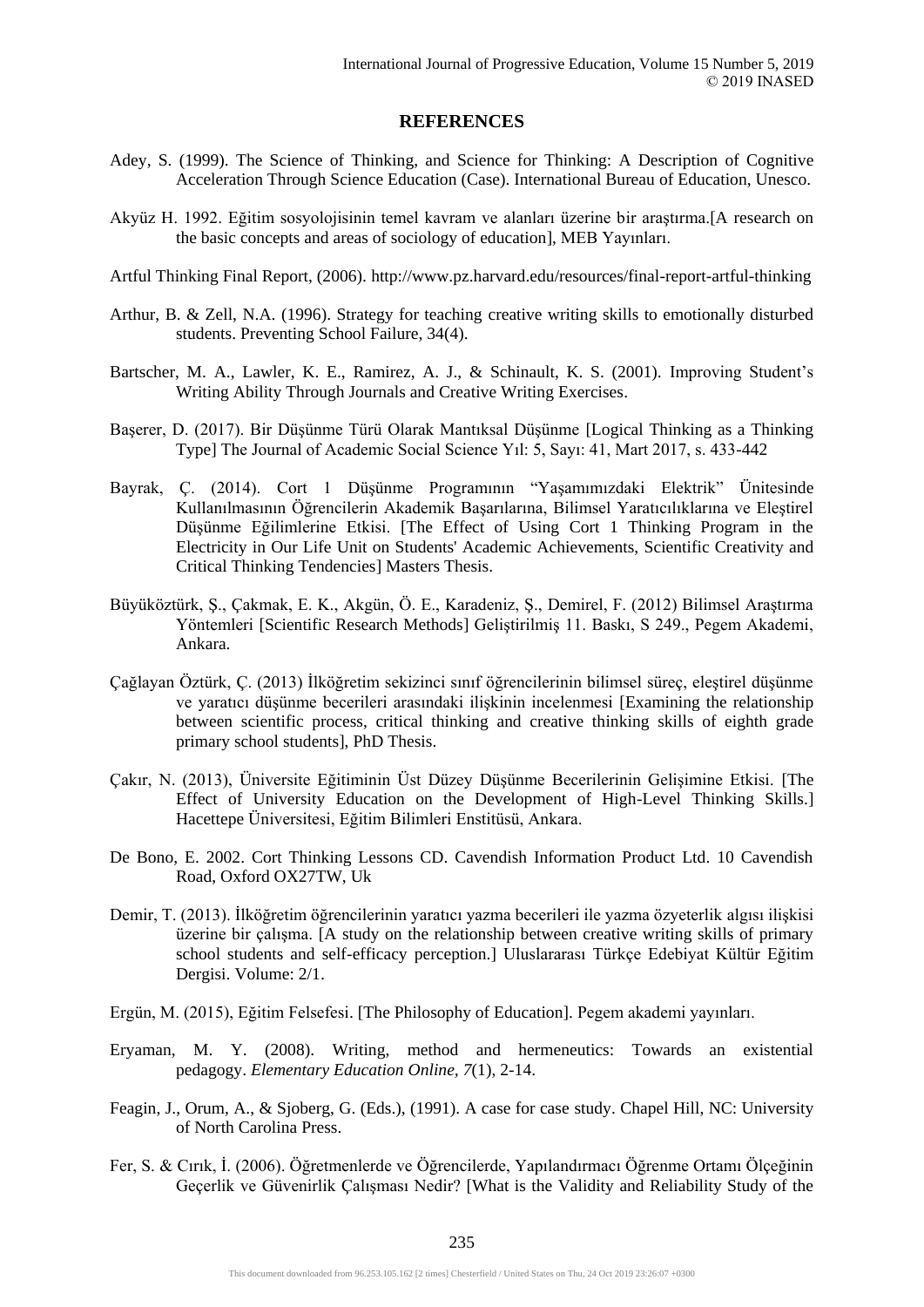Constructivist Learning Environment Scale for Teachers and Students?] Yeditepe Üniversitesi Eğitim Fakültesi Dergisi, 2(1), p. 1-26.

- Fidan, K. N. (2010). Sınıf öğretmenlerinin yapılandırmacı yaklaşımın gerektirdiği niteliklere sahip olma düzeylerinin değerlendirilmesi. [Evaluation of the level of qualifications required by the constructivist approach of classroom teachers]. Gazi Üniversitesi, Eğitim Bilimler Enstitüsü, PhD. Thesis, Ankara
- Fleith, D. S. (2010). Teacher and student perceptions of creativity in the classroom environment.
- Florida, R. (2004). The great creative class debate: Revenge of the Squelchers. The Next American City,5(July), pp. 1-7.
- Gür Ç., 2011, Çocuklar İçin Felsefe. [Philosphy for Children]. iconte.org, 2nd International Conference on New Trends in Education and Their Implications 27-29 April, 2011 Antalya-Turkey
- Honeck E. (2016). Inspiring Creativity in Teachers to Impact Students
- Kapar Kuvanç E.B. (2008). Yaratıcı yazma tekniklerinin öğrencilerin Türke dersine ilişkin tutumlarına ve Türkçe dersindeki başarılarına etkisi. [The effect of creative writing techniques on students' attitudes towards Turkish lesson and their success in Turkish language course]. Dokuz Eylül Üniversitesi, Master's Thesis
- Kaya, B. (2017). Yaratıcı yazma becerisinin geliştirilmesine yönelik yapılan çalışmalardan bir derleme. [A collection of studies on the development of creative writing skills] IRRA, Okuma Yazma Eğitimi Araştırmaları, 1(2), 89-101.
- Koray Ö., 2004, Yaratcı düşünme tekniklerinden altı düşünme şapkası ve nitelik sıralama tekniklerinin fen derslerinde uygulanmasına yönelik öğrenci görüşleri. [Student thinking about applying the six thinking hats and qualification techniques in science lessons from creative thinking techniques.] Kuram ve Uygulamada Eğitim Yönetimi, Cilt 11, Sayı, 3.
- Lipman, M., Sharp, A.M. & Oscanyan, F.S. (1980) Philosophy in the Classroom. Temple University Press, Philadelphia, USA
- Lubart, T. I., & Sternberg, R. J. (1998). Creativity across Time and Place: life span and cross-cultural perspectives. High Ability Studies, 9(1), 59–74. https://doi.org/10.1080/1359813980090105
- Maltepe, S. (2006). Türkçe Öğretiminde Yazılı Anlatım Uygulamaları çin Bir Seçenek: Yaratıcı Yazma Yaklaşımları. [An Option for Written Expression Practices in Turkish Teaching: Creative Writing Approaches.] Dil Dergisi, S. 132, s. 56-66.
- McGuinness C. (2000), ACTS (Activating Children's Thinking Skills): A methodology for enhancing thinking skills across the curriculum.
- Moraisa, M. F. & Azevedob, I. (2011). What is a Creative Teacher and What is a Creative Pupil? Perceptions of Teachers.
- Naderi, H., Abdullah, R., Aizan, H.T., Sharir, J., Mallan V.K. (2009). Gender Differences in Creative Perceptions of Undergradute Students. Journal of Applied Sciences, 9: 167-172
- Oral, G. (2003). Yine Yazı Yazıyoruz. [We are writing again.] Ankara: Pegem Yayıncılık.
- Osborn, A.F. (1957). Applied Imagination: Priciples and Procedures of Creative Problem-Solving, New York, Charles Scribner's Sons.